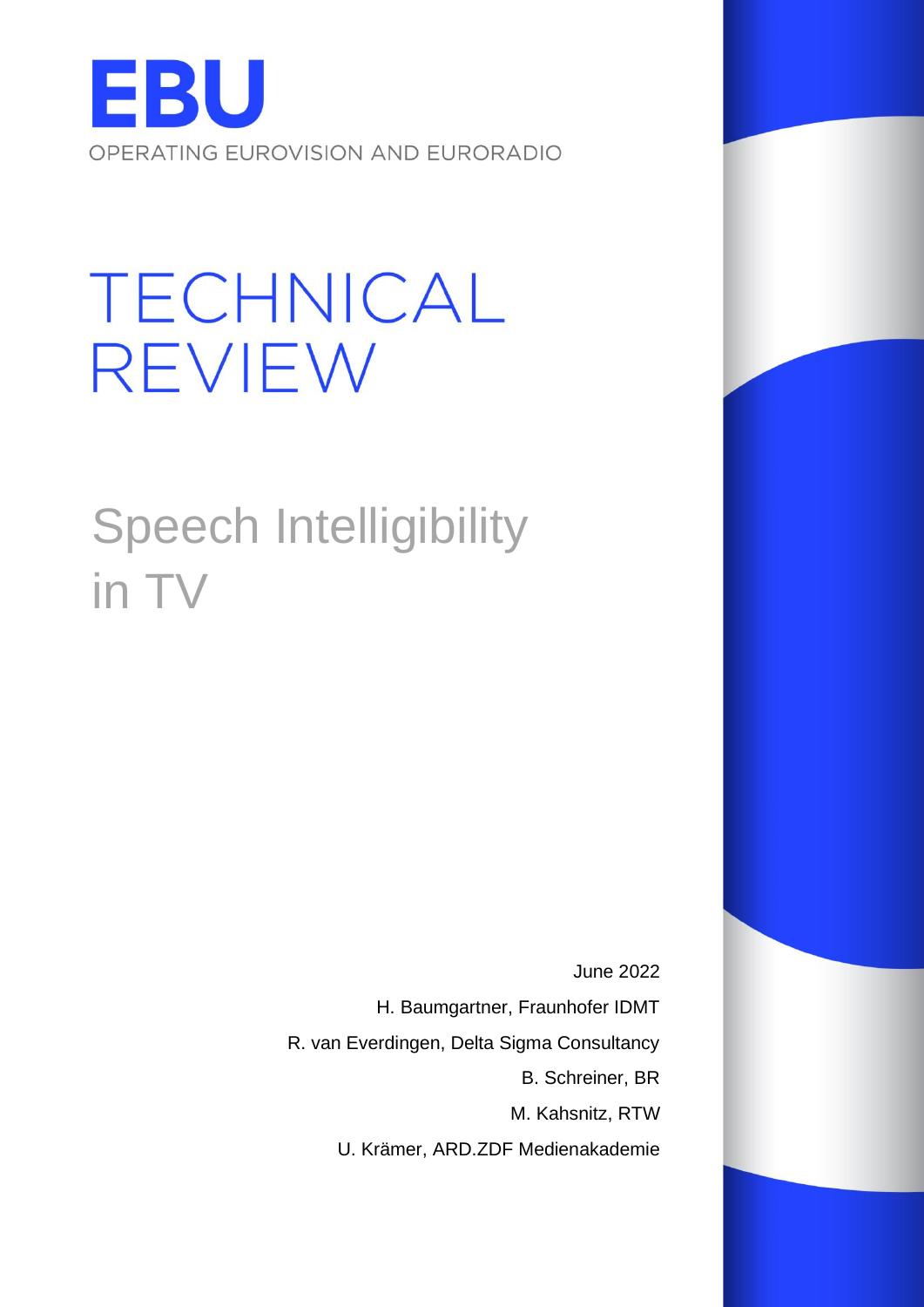The main purpose of an EBU Technical Review is to critically examine new technologies or developments in media production or distribution. All Technical Reviews are reviewed by 1 (or more) technical experts at the EBU or externally and by the EBU Technical Editions Manager. Responsibility for the views expressed in this article rests solely with the author(s).

To access the full collection of our Technical Reviews, please see: tech.ebu.ch/publications

If you are interested in submitting a topic for an EBU Technical Review, please contact: [tech@ebu.ch](mailto:tech@ebu.ch)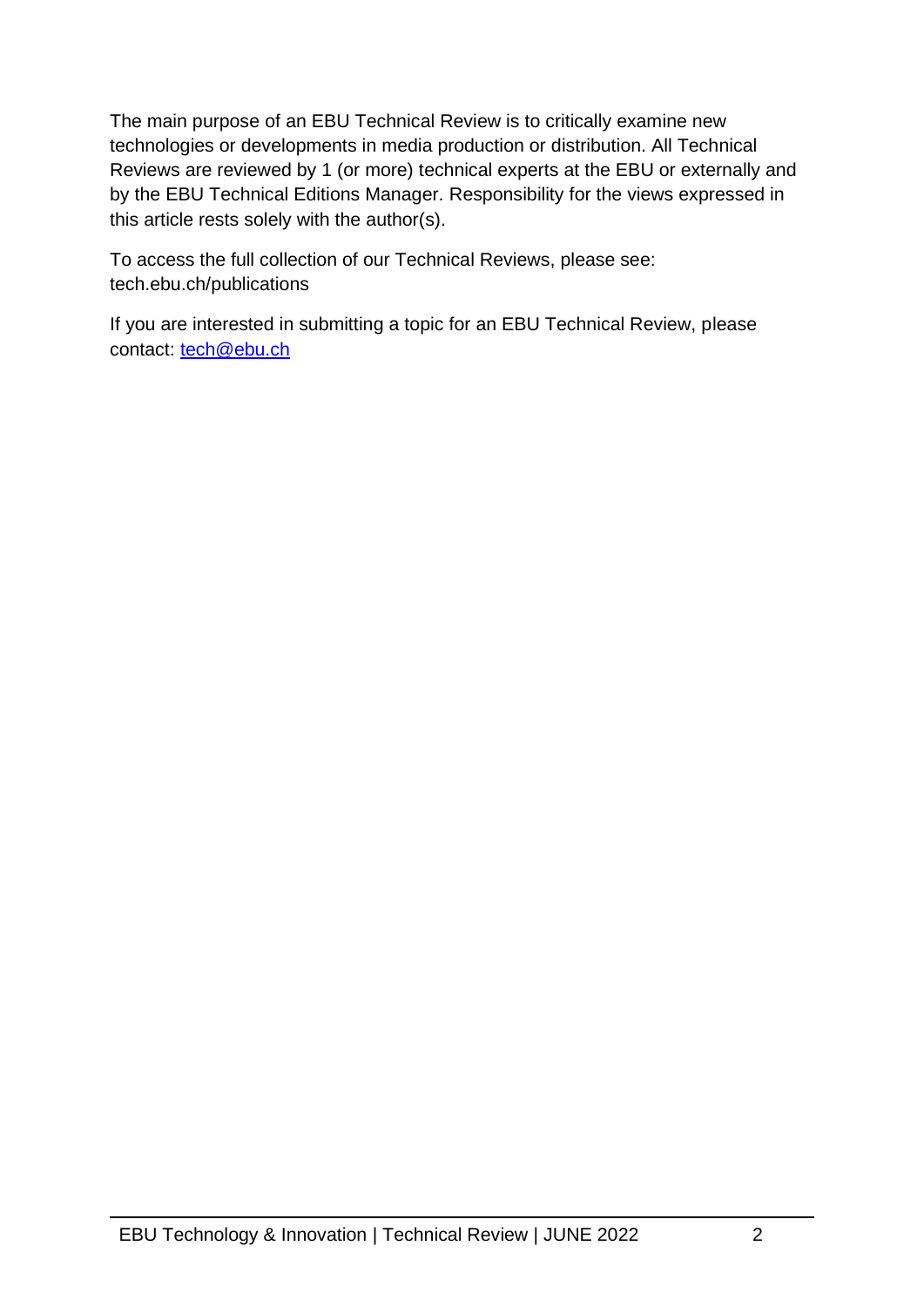#### **1. Introduction**

This overview originated from the session '*Speech Intelligibility in Film and Television*' and the subsequent roundtable of presenting experts, at the Tonmeistertagung 2016, held in Germany. Six years later, the basic aspects of the discussion are still relevant, which was the reason for this English translation and publication to a wider audience.

'*Put 70-year-old sound engineers at the mixing desks and they'll mix the sound in the way the audience hears it*' quotes Professor Ingo Kock, Dean of the Faculty of Sound at the Potsdam-Babelsberg Film University [The Tagesspiegel, April 17, 2016 / No. 22 731]. The idea is striking, but younger generations will not be pleased with the result. What are the causes of this and what are the solutions? To do justice to the claim of inclusion for all generations of listener, it is necessary to analyse the overall situation and match the solutions to it.

Speech intelligibility of broadcast audio depends on many factors. At the broadcaster, recording, processing, mixing and deficiencies in the transmission chain all play a part. At home, the receiver technology, the acoustic conditions in the listening room and the individual hearing characteristics of the listener all have a bearing. The problem is very complex (Figure 1) and the causes are diverse.



**Figure 1:** Transmitter-receiver model: The causes of poor speech intelligibility are manifold and can be located at different points in the production/transmission chain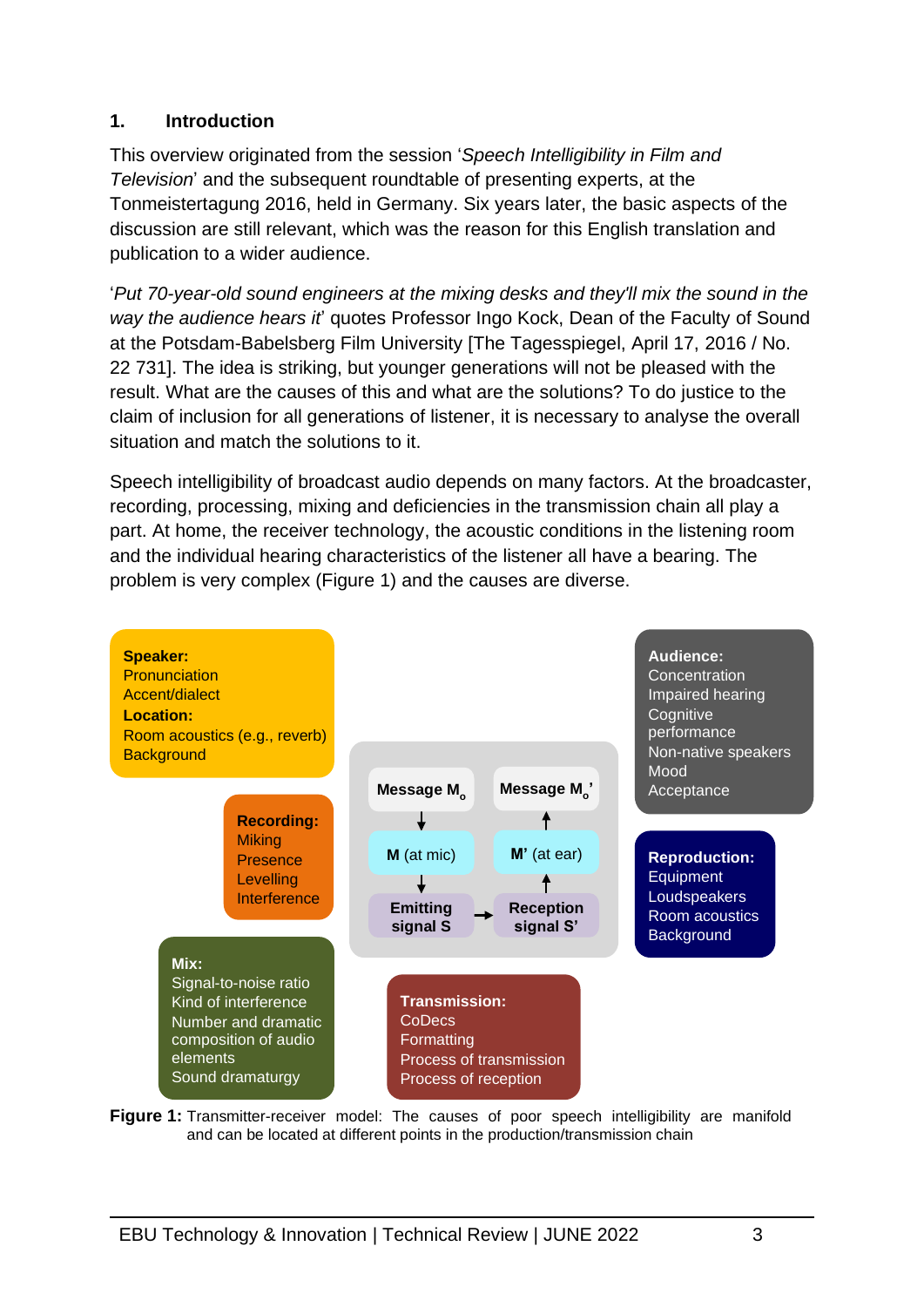Despite various recommendations, guidelines, directives and publications, complaints continue to arise. Audience reactions thereby reflect a wide range of individual auditory impressions.

We will examine several factors that can influence sound quality from a programme's conception to its consumption at home, looking at the various technical parameters set in post-production and broadcasting that affect the transmission quality and recognising that ultimately, speech intelligibility is as individual as consumers' living rooms and their hearing characteristics.

Speech intelligibility should not, however, be considered solely from a technical point of view; is the lack of intelligibility due to modernity? Is it due to technology or to poor speaker/performer training?

It can be because of content and design decisions that are made in the context of a TV feature film production, and which can lead to speech intelligibility issues but that are nevertheless part of an artistically coherent work.

Speech comprehension is a highly complex process with numerous influencing factors. Audio is traditionally recorded *subjectively*, whether by sound colleagues on set or in later production steps in the studio. A current project that aims to develop an *objective* measurement tool for speech intelligibility is also discussed.

#### **2. Production and Pre-production**

The issue of *poor speech intelligibility* has ranked number one on the 'negative hit-list' of viewer complaints for quite some time. Speech intelligibility problems are not exclusively a sound engineering issue; they also depend on production, editing, directing decisions and financial constraints.

Over the last decade or so, the production rates per minute paid by broadcasters have fallen across all TV formats, especially in TV series and documentaries. According to [\[2\]](#page-17-0), in 2012 an average of 1.43 M€ was still available for an episode of the long-running German/Austrian/Swiss crime television series 'Tatort'. In 2016, this average had dropped to around 1.27 M€. The number of shooting days allowed for an episode had also decreased from an average of 28 to 23 days.

The sound budget has also been affected by these cuts. The use of a second boom operator is now almost a thing of the past. Instead, shooting with two and more cameras causes the background noise level for the scenes to increase: Everyone who can be seen in a long shot must also be able to act and be heard. The boom is pushed back, replaced by wireless clip-on microphones – a practical solution on the set, but a mediocre compromise from a sound engineering point of view.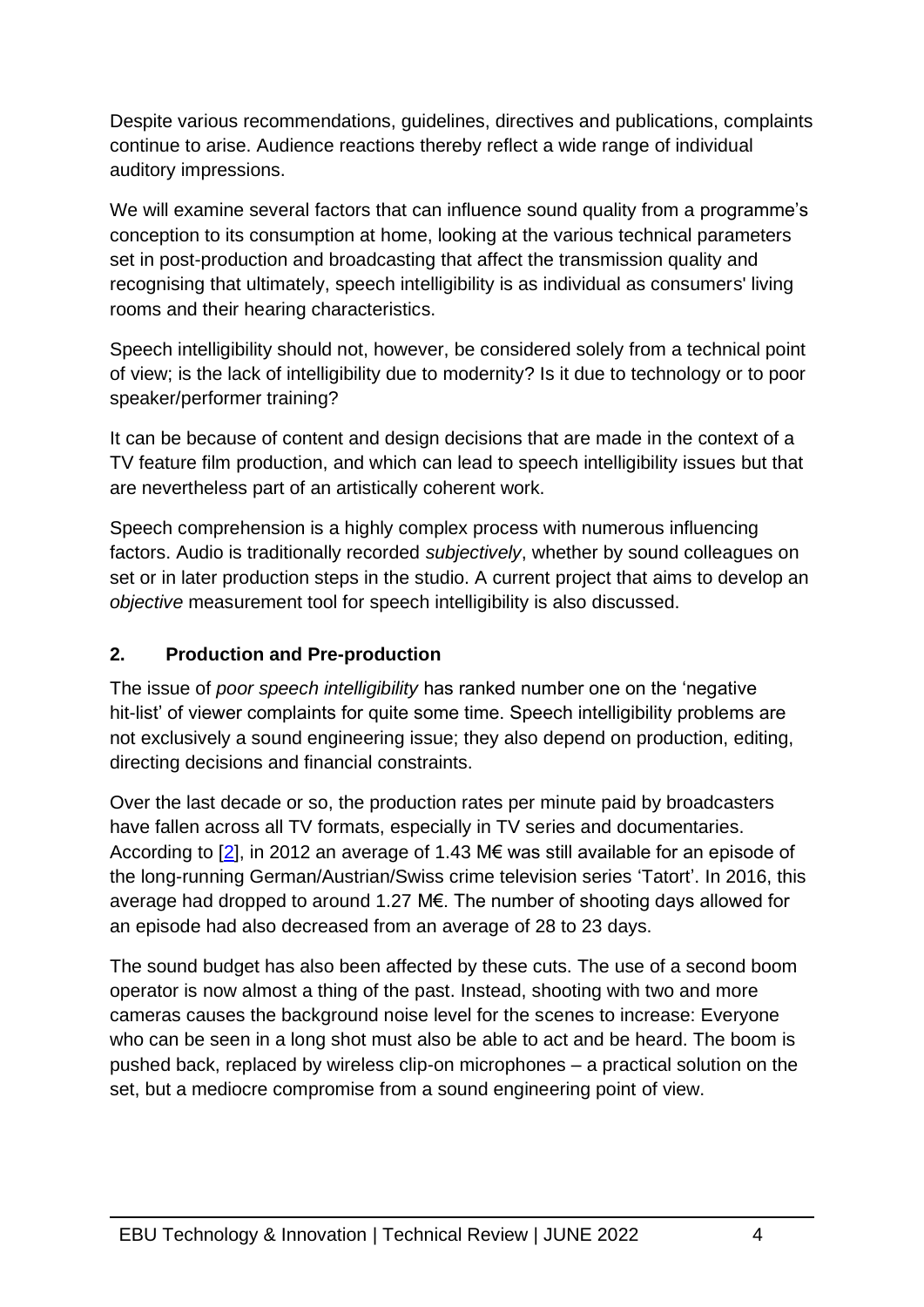#### **2.1 Awareness**

In 2014, the ARD and ZDF Television Operations Conference issued the *Speech Intelligibility in Television* recommendations for programmes and technology [\[1\]](#page-17-1). It says 'Sound should be considered as a central part of the programme at all stages of production – from planning to final mixing, because it plays an essential role in storytelling'. Jonathan Pauli presented an interesting thesis on this subject in 2011 [\[3\]](#page-17-2). According to Pauli, the design of the sonic world has as much influence on the visual design as vice versa. Pauli's goal is to create a corresponding awareness of the synergies between image and sound, and thus also a basis for 'improved, holistic, audiovisual film design'.

#### **2.2 Pre-audibilisation**

Pauli questions the established post-production workflow and proposes the principle of '*pre-audibilisation*' (pre-aud for short), according to which the sound designer produces a preview in the pre-production phase. From script excerpts and ideas resulting from spotting sessions (together with the director and the camera team), an overall audiovisual concept of the film can be created in the form of a 'storyboard' wherein all planned elements of the soundtrack (language, sounds, effects, atmosphere, music, ...) are entered along the timeline and are visible to all departments.

Pauli: 'For the design of the soundtrack, the purpose of the storyboard is to give an overview of the density of the elements and possible dynamic progressions.' A lower density of auditory elements may well help the audibility of the mix, and thus also help speech intelligibility. The storyboard also points out *dramaturgical condensations* and allows 'a planned coordination and shaping of the elements of the soundtrack along the filmic dramaturgy'. For the overall production planning, this makes it easier to detect potential problems regarding the choice of location, the ordering of the right equipment, well-qualified personnel and the appropriate time budget, and to prepare accordingly.

# **3. At home with the equipment**

According to various studies, in Germany alone, around 12-14 million people between the ages of 15 to 75 suffer from hearing loss that requires remediation [\[4\]](#page-17-3). The average age of viewers of public broadcasting is around 60 – German broadcasters 3sat, ARTE and Phoenix serve viewers in their mid-fifties, the private stations have a target group between 45 and 50. Pro Sieben is by far the youngest station, with viewers averaging around 35 years old.

With age, hearing limitations become common: about 25% of 50- to 60-year-olds, 37-50% of 60- to 70-year-olds and over 60% of those over 70 are hard of hearing. The idea of leaving the mixing of movies to seniors over 70 is certainly striking, but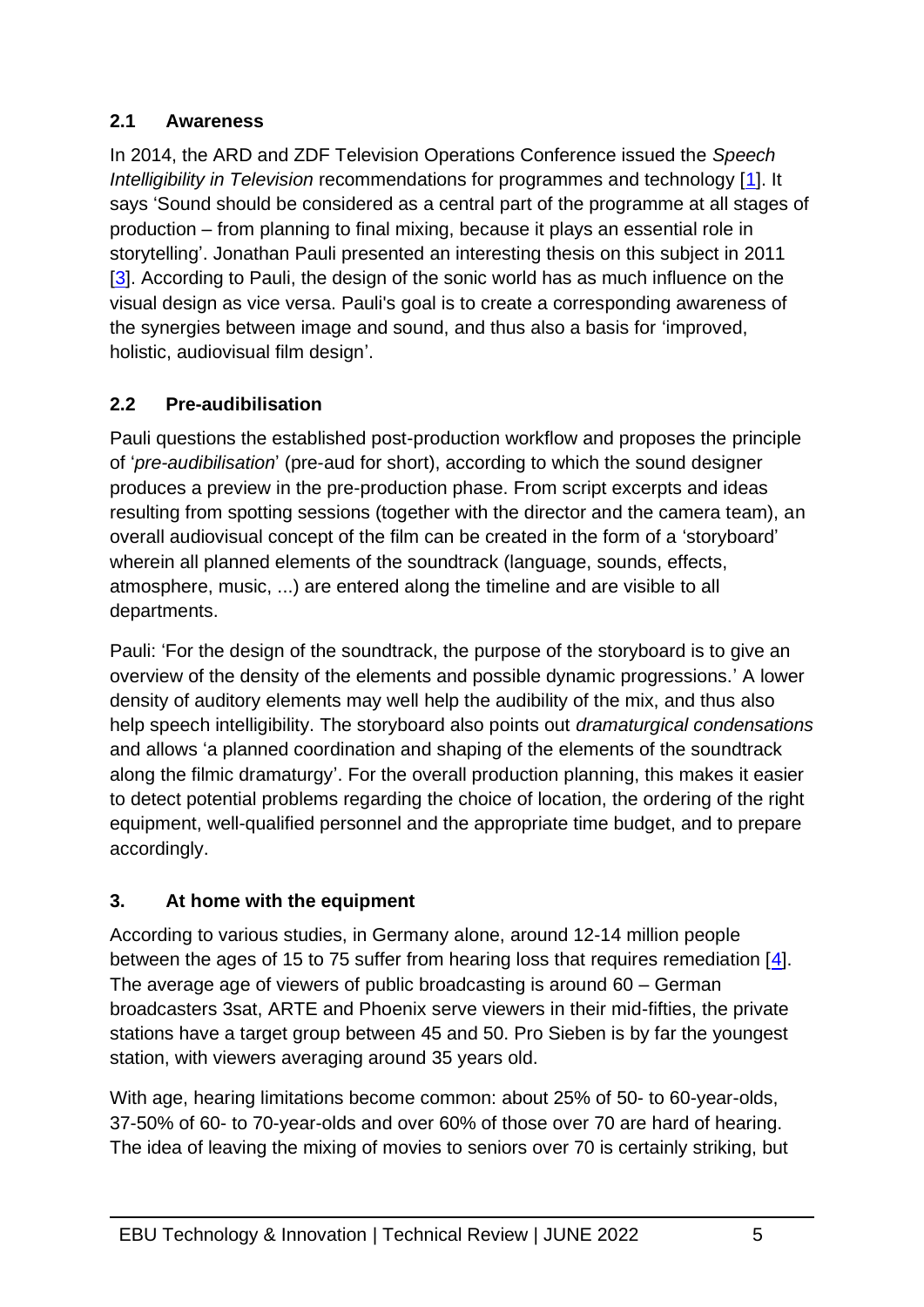not appropriate to allow for artistic freedom, new forms of expression and audiophile zeitgeist.

#### **3.1 Listening environment**

The room and monitoring environment have a major influence on speech intelligibility; different people in different monitoring conditions have very different listening preferences [\[5\]](#page-18-0). The listening volume, the playback acoustics with possible interference levels (open windows, children's screams, other background noises), the quality of equipment and the different playback formats used all have an impact.

The demands of seniors and young people regarding an audio mix are rather different, even without hearing loss. Even though most consumers still prefer TV at home, there is increasing consumption – especially by the younger generation – of live streams and media libraries, by means of smartphones, tablets, PCs or laptops. To meet the claim of inclusion for all generations in any listening condition, target group-specific mixes and personalisation of the transmission are quite conceivable.

#### **3.2 User meets technology**

Nowadays, most living rooms have flat screen TVs. With them are used home theatre sound systems, which are supposed to compensate for the rather mediocre reproduction properties of the flat screen loudspeakers. But the necessary know-how to best set them up does not always meet their technical possibilities.

Newer systems offer a wide range of setting options that can, under certain circumstances, also make the dialogue less clear. Critical user settings can be found, for example, in the context of 'Room Simulation Features', which add artificial reverb to the signal, or in 'Bass' & 'Bass Boost'/'Treble'/'Equalizing'. These spectral changes can have both positive and negative effects on intelligibility. In combination with spectral colourations already made during recording or post-production (e.g., to achieve a 'crispy-fresh' sound image), compression at many points in the production chain, special transfer functions of TV speakers and individual room sounds, the end of the entire transfer chain cannot be overlooked during production. In addition, 'spatial sound features' can possibly cause phase shifts between the side channels, which lead to an attenuation of the signal part that is common to both sides – usually speech – and thus have a rather negative effect on speech intelligibility.

When using home theatre systems, depending on the interfaces used (HDMI, SPDIF, etc.) and because of the ways that different equipment chains interact: Is the volume changed on the TV set or on the home theatre system or on the receiver? How can inputs and outputs of the device chain be 'calibrated'? Different Dolby reference levels for signal normalisation do not make the behaviour of home theatre receivers particularly transparent to the layman. Many set-top boxes (STBs) and TVs with builtin receivers (IDTVs) still lack the loudness alignment between 'PCM' and 'Dolby Digital'. All contribute to problems in intelligibility, which the layman does not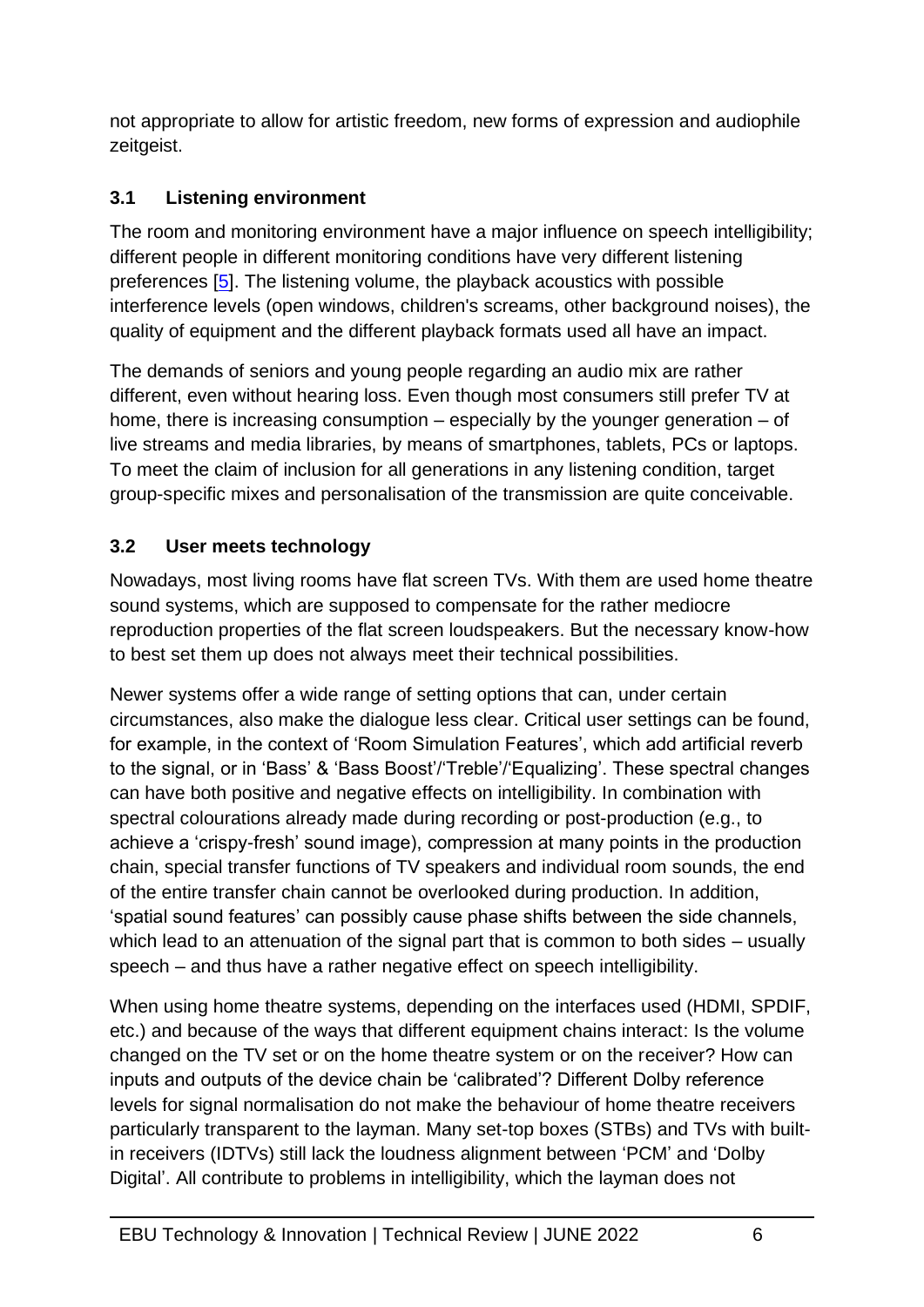necessarily grasp. The solutions to these problems were published by the EBU some years ago. [\[6\]](#page-18-1).

#### **4. Postproduction and transmission**

Although production in stereo is still common for television use, multichannel mixes are gaining more ground, culminating in immersive surround sound environments. Whether 'hand-crafted' or supported by up-mixing software, backward compatibility with stereo/mono listening should not be forgotten or possible artifacts should be taken for granted. The 'divergence' parameter is very often used in shows, sports and documentaries. Here, the centre (dialogue) signal is added to the adjacent front channels by means of a potentiometer, with the aim of making sound sources (including dialogue) broader and less direct.

In the multichannel mix, the loudness usually remains constant regardless of the strength of the divergence, but in the downmix there can be loudness deviations of up to 3 LU between the multichannel mix and the ITU-configured downmix. In addition, further disturbing effects occur at the listening position. Due to the overlay of the centre speaker and the phantom sound image via the left and right front speakers, an offset of the (ideal) listening position by only a few centimetres results in shifted phase and frequency responses, which have a significant effect on the sharpness of the sound image and most likely also influences speech intelligibility. More user studies are needed to investigate this.

# **4.1 The power of Metadata**

Metadata is data that is additionally set in the Dolby Digital stream and that has a descriptive as well as a controlling function. Among other parameters, the consumer metadata *Dialnorm* and *Downmixing* parameters play a significant role in the consumer's listening experience. Incorrectly set metadata can have negative effects on sound quality and speech intelligibility for the listener.

The *Dialnorm* metadata determines a level shift at the decoder with the aim of mapping the loudness of the individual programmes at the receiver side. If measured properly, an accordingly set Dialnorm parameter should result in reliable listening levels across different programmes and also adequate use of the Dynamic Range Control profiles.

*Downmixing:* In media players (such as set-top boxes, TV or DVD and Blu-ray devices) the analogue stereo output is usually controlled by one of two downmix variants of the Dolby Digital stream: One variant is the *Pro Logic* or *Left total/Right total* (Lt/Rt) downmix, the other is a simple mono-compatible stereo playback, called *Left only/Right only* or Lo/Ro, most appropriate for headphones or dedicated stereo equipment. The difference between the two downmix variants lies in the mixing of the individual channels: The Lt/Rt downmix sums both surround channels and adds the result in-phase to the left stereo channel and out-of-phase to the right. With the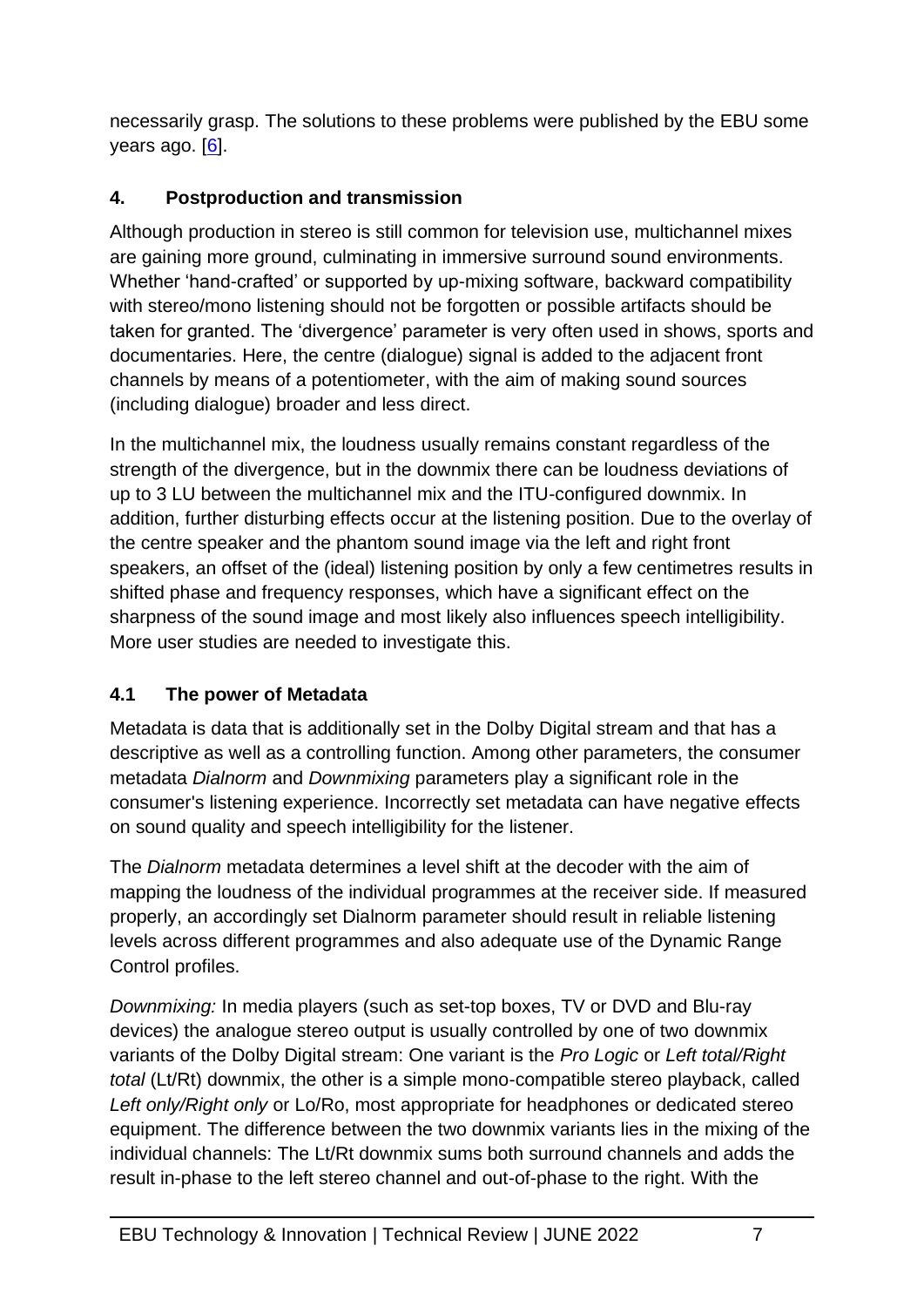Lo/Ro downmix, the respective surround sides are simply added to the respective stereo channel. The LFE (Low Frequency Effects) channel is not included in the downmix in either case.

#### **4.2 Metadata meets technology**

The Lt/Rt format was originally developed to allow an upmix of two channels to multichannel surround sound. Cinema operators had a kind of analogue backup in case the digital multichannel source failed and consumers at home could enjoy surround sound despite the availability of just a two-channel source. Even though Lt/Rt is traded as being stereo compatible, it results in a different stereo image than Lo/Ro. Negative side effects of Lt/Rt can be a rather hollow sound and an unstable, unrealistic positioning of single sound elements. The Lt/Rt format is no longer up-todate and has been replaced by dedicated surround formats such as Dolby Digital. Nevertheless, it is still frequently used by default.

Which of the two systems that finds its use in home equipment is unpredictable. Theoretically, the broadcaster can set the 'preferred downmix' metadata to one of the two options. However, a study conducted in the Netherlands in 2015 [\[7\]](#page-18-2) showed that most receiver devices simply ignore the set downmix preference. Some devices allow the user to choose between Lt/Rt and Lo/Ro within the menu settings, but the typical user is rarely able to use this consciously and profitably. More often, however, the downmix scheme turned out to be predetermined by the manufacturer and not customisable within the device settings at all and the use of the Lt/Rt or the Lo/Ro downmix depended on the equipment manufacturer, brand and model. For broadcasters and studios, this means that both downmix variants, Lt/Rt and Lo/Ro, must be checked and monitored for quality during production. Lt/Rt and Lo/Ro can lead to different mixing ratios, on which speech intelligibility primarily depends.

# **4.3 The Downmix of the Upmix**

The format in which television is transmitted, whether stereo, surround or both using simulcast, is up to the broadcaster. If a programme is produced in stereo only, an upmix is required for simulcast. The performance of various upmixers varies significantly and is strongly dependent on the selection of the upmix settings used. It is important to note that the provided multichannel services are not only played back via surround equipment, but also via stereo TV sets. Here again, problems that are dependent on the TV brand and model become apparent: Some of the devices use the Dolby Digital multichannel service by default, even if a true 'hand-crafted' MPEG-1 Layer II stereo signal is available. This in turn leads to a large part of the audience always hearing the stereo downmix reproduction instead of the dedicated stereo mix, usually without realising it.

If end devices do not reliably support assignment to the corresponding Lt/Rt and Lo/Ro formats, the demand for acceptable downmix compatibility from the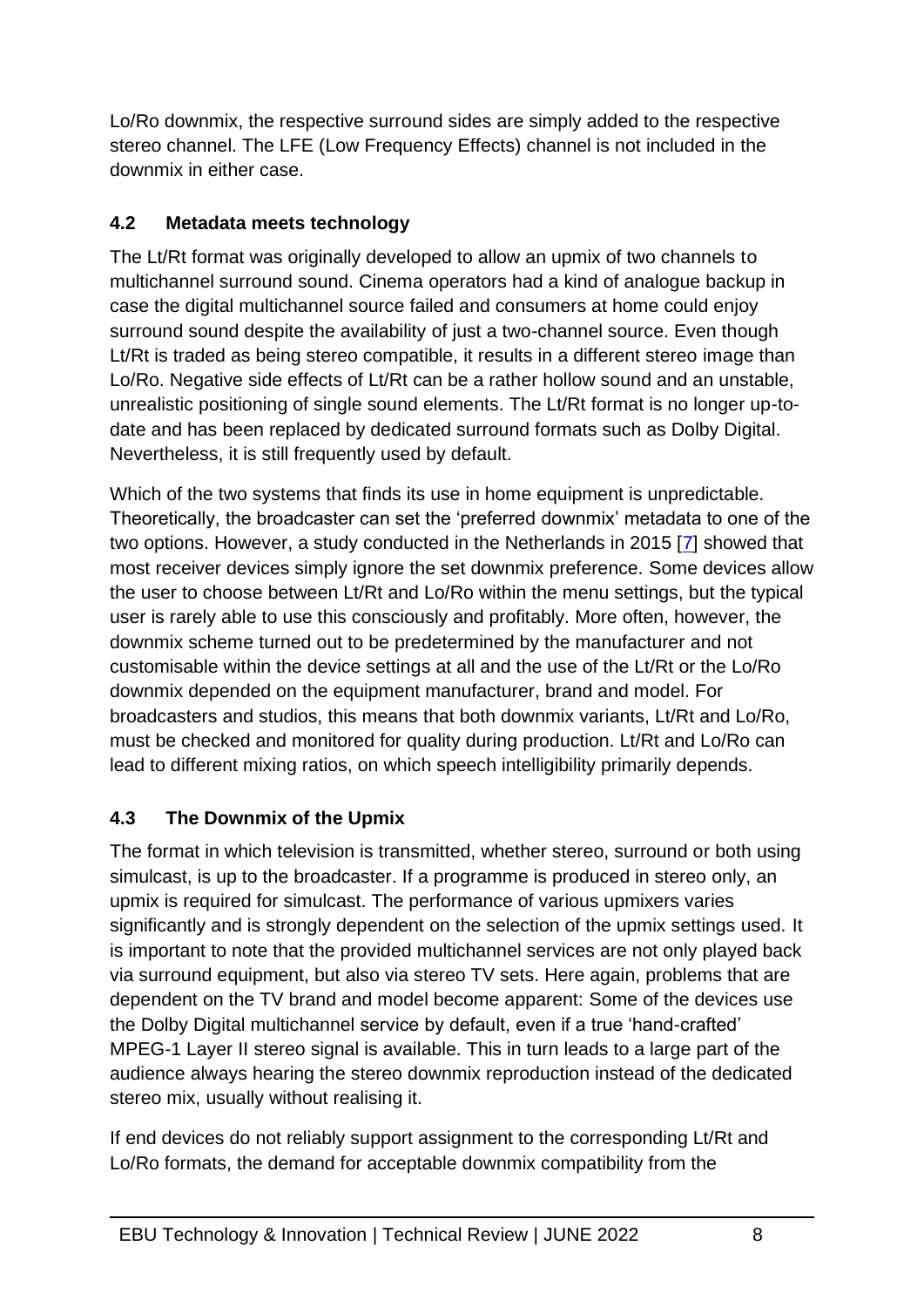manufacturers of upmixers turns out to be problematic. In view of this, the major broadcasters in the Netherlands have adopted the following settings: 'Preferred downmix  $=$  Lo/Ro' AND '90 degrees phase shift  $=$  enabled'. If the 'preferred downmix' is set to Lo/Ro, the phase shift hardly has any negative effect and loudness differences between surround and downmix are reduced. In case the end device forces the Lt/Rt downmix, which is often the case [\[7\]](#page-18-2), the '90 degrees phase shift' reduces the typical drawbacks of the Lt/Rt downmix.

For German broadcasters, phase shift is deactivated by default – fair for Lo/Ro, bad for Lt/Rt. More extensive tests have shown that the Lt/Rt downmix from the upmix leads to strange effects in the audio transmission, which also negatively affect speech intelligibility. The Lo/Ro downmix leads to much more stable and reliable results.

In the Netherlands, individual broadcasters discussed whether simultaneous stereo and multichannel broadcasting via simulcast should be discontinued. The decision was made in favour of continuing simulcast. Nonetheless, some distributors only support Dolby Digital sound, a consequence of the general battle for bandwidth (ADSL, satellite). The consequence is that in many cases only upmix versions of stereo productions arrive in living rooms, which in turn are converted into stereo reproduction by the receiving device via downmix.

The broadcasters are thus increasing the pressure on distributors to continue simulcasting or to at least broadcast dedicated stereo audio instead of multichannel. According to Florian Camerer (ORF), a similar decision is also pending in Austria.

#### **4.4 Loudness and side effects**

Since mid-2012, public and private TV stations in Germany have normalised their programming according to the EBU R 128 loudness recommendation, with the intent to broadcast with uniform loudness. Despite great successes with regard to the problem of loudness jumps between stations and programmes, weaknesses of the EBU methodology were also identified – especially with particularly dynamic material.

| <b>Programme</b>          | <b>Parameter</b>                  |                        |                     |
|---------------------------|-----------------------------------|------------------------|---------------------|
|                           | Programme<br><b>Loudness [LU]</b> | Dialogue Loudness [LU] | Loudness Range [LU] |
| Tagesschau (daily news)   |                                   |                        |                     |
| Fast & Furious (film)     |                                   |                        | 20                  |
| Gattaca (film)            |                                   | $-2$ to $-15$          | 20                  |
| Die Dolmetscherin (film)  |                                   | $-4$ to $-6$           | 16                  |
| Mission Impossible (film) |                                   | $-5$                   | 15                  |
| Tatort (crime TV series)  |                                   | $-3$ to $-5$           |                     |

**Table 1:** Comparison of television programmes (samples) with regard to Programme Loudness and Dialogue Loudness (Source: Uwe Krämer)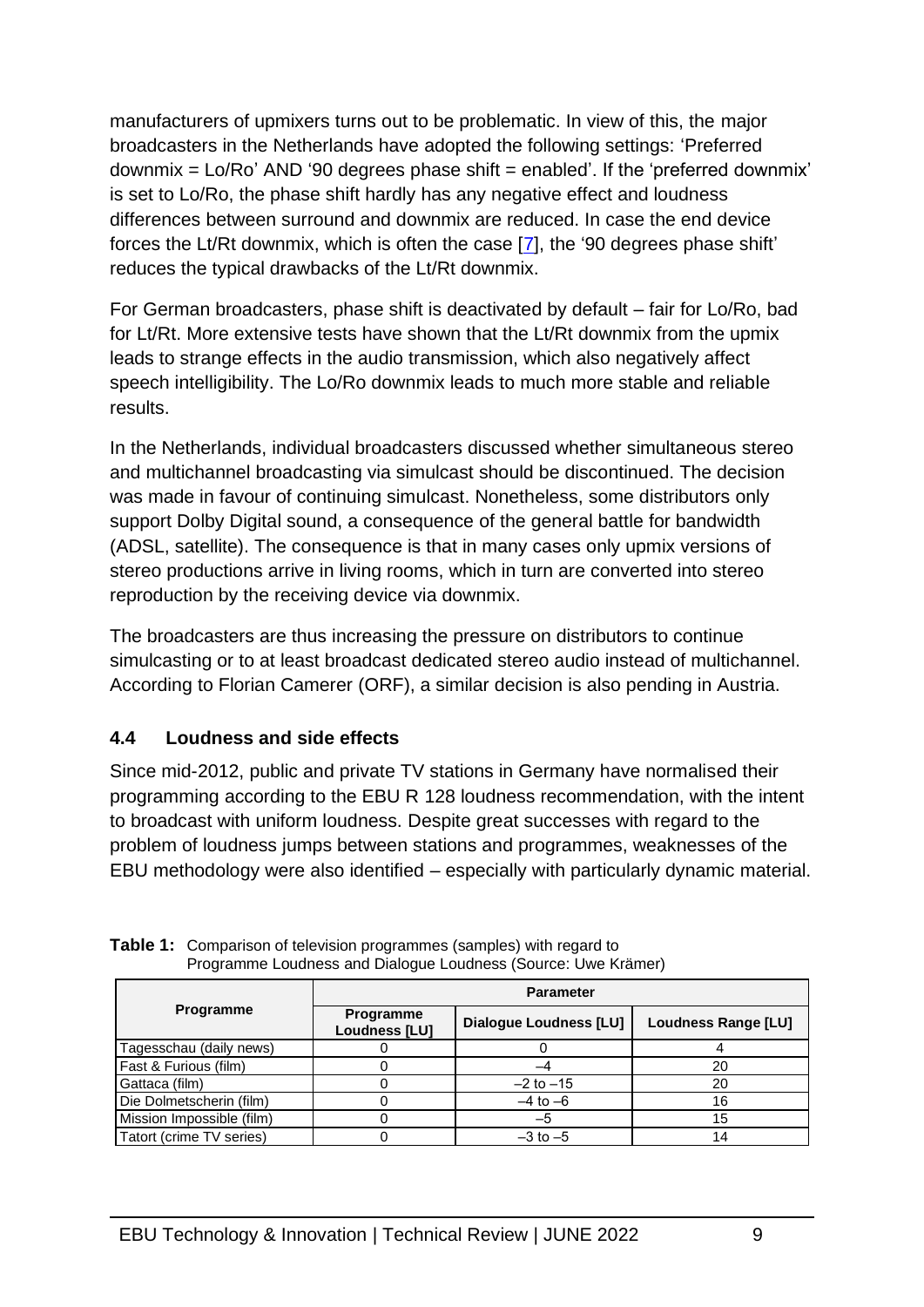In the latest edition of the *Practical Guidelines for Loudness Normalisation*, EBU Tech 3343 [\[8\]](#page-18-3), an extra chapter is dedicated to feature films. The concept of Voice Loudness (an equivalent to dialogue level) was introduced and a supplement to normalisation was considered, which is additionally based on an 'anchor signal' such as speech, a kind of 'signal type gating': loudness is only measured where speech is present. The difference between Voice Loudness (VL) and Programme Loudness (PL) is generally increasingly noticeable in material with a high loudness range. And similarly, in movies and series where the proportion of action scenes (rather loud and effects-laden) is dominant relative to dialogue scenes (rather quiet, corresponding to Voice Loudness).

Both descriptions best fit to the genre 'feature film'. Conceptually, the Programme Loudness of the complete film is, as agreed, normalised at −23.0 LUFS/0 LU. However, if one measures the dialogue during the film, they can differ considerably (cf. Table 1).



**Figure 2:** Loud action scenes dominate the calculation of Programme Loudness. Proportionally, a difference between Programme Loudness and Voice Loudness exists

This has consequences for the viewers. If, for example, they are watching the daytime news and then, in the subsequent feature film, 'Mission Impossible', the dialogue of the latter is too quiet and difficult to understand at the currently set listening volume. Re-adjusting the volume is necessary despite the loudness revolution. However, if the speech volume is set sufficiently loud, the effects of the movie may often be perceived as too noisy – for the viewer, this problem falls into the category 'speech intelligibility'.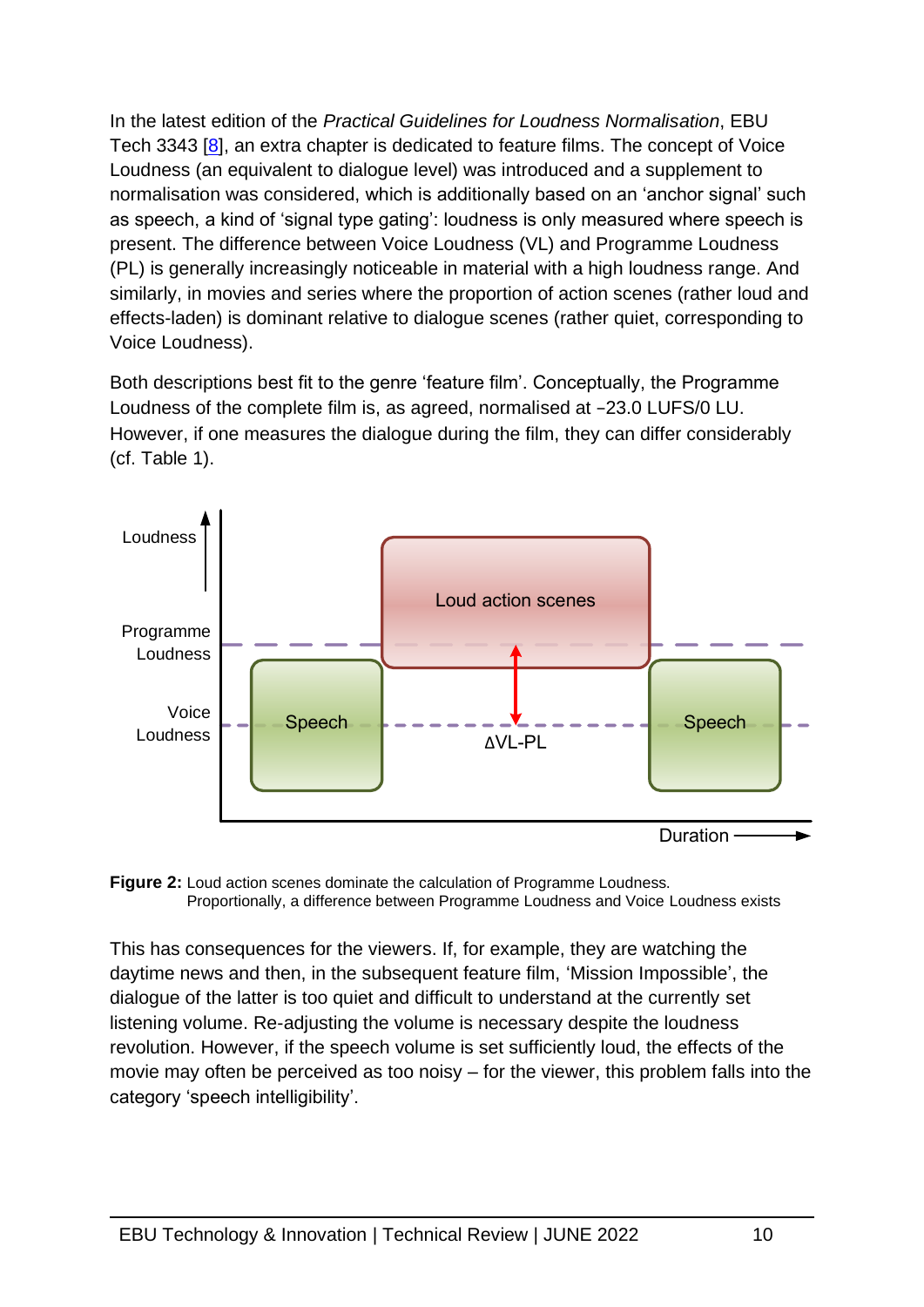#### **4.5 Special normalisation for film material**

Another study in the Netherlands [\[9\]](#page-18-4) led to an automated process specifically aimed at normalising film and series material for television. To establish this, a maximum difference of 4.5 LU between Voice Loudness (VL) and Programme Loudness (PL) was defined, which is adjusted accordingly with the help of audio software. Movies and series are subsequently normalised with respect to their VL. Mixes where the difference between VL and PL is less than 4.5 LU are left unchanged by the software in their dynamics, but the Voice Level is nevertheless increased to −23 LUFS. This adjusts the speech volume to the usual dialogue loudness of the rest of the transmission to avoid loudness jumps during, for example, commercial breaks.

In cinema mixes, where differences between VL and PL of up to 14 LU are quite common, these are automatically reduced and adjusted in their dynamics, as far as possible without limiting the quality of experience and the original intention of the dramaturgy. As a result, the Programme Loudness of feature films and similar television series on TV is allowed to exceed the usual −23 LUFS by 4.5 LU – a kind of exceptional permission.

This software has been used successfully in the Netherlands since 2014, so far without any viewer complaints. The methodology was recognised as 'highly commended' in the 2015 IBC Innovation Awards ballot [\[10\]](#page-18-5) and is now being considered as an official extension to the EBU R 128 recommendation.

# **4.6 The Pre-Emphasis Bit**

By boosting high frequencies (pre-emphasis), the signal-to-noise ratio of a transmitted signal can be improved. These signal adaptations are normally reversed during reception for faithful reproduction. However, if the status of the pre-emphasis bit is incorrect, the listener experiences a significant degradation in quality. For example, if the high frequencies in the audio signal have not been boosted, but the pre-emphasis bit has been set in such a way that the terminal equipment reverses the suggested pre-emphasis, there will be a significant attenuation of the high frequencies, in other words, a musty sound with poor speech intelligibility. Regular sweep tests to check the transmission chain should help detect such mis adjustments.

Similarly poor results in the sound image can of course also come from a malfunction of the individual decoder, such as a specific model of TV or set-top box.

#### **5. Slight blurring of the tone…**

Image design has changed since the early days of film. Black and white became colour, silent film became talkies, everything changes with time and experience, especially when creativity and technology meet – shot sizes and visual aesthetics, film stock and contrast levels, resolution of a scene and editing frequencies. As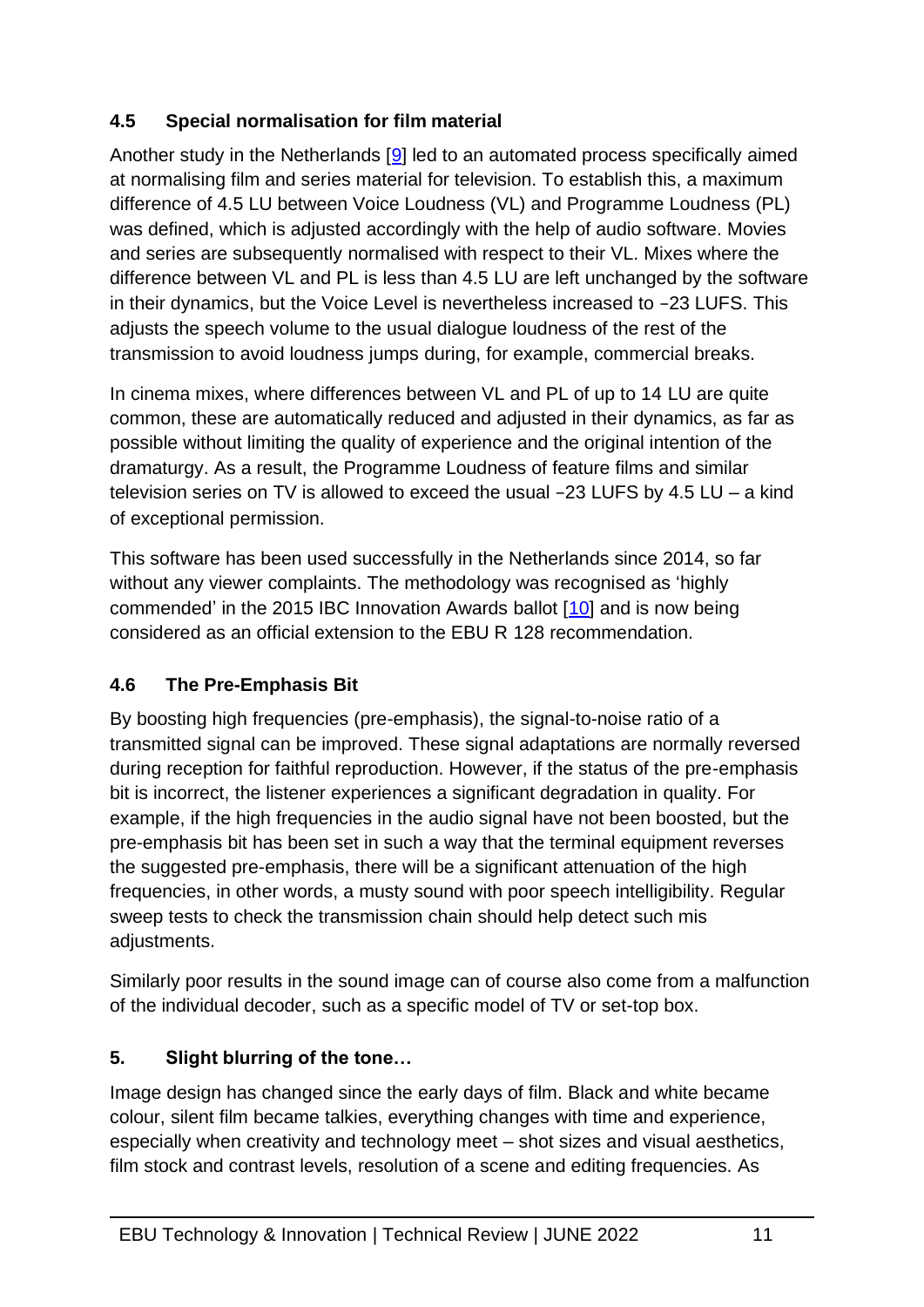technique and performance have changed, so has the viewer's perception and understanding of narrative structures. New montage concepts have established themselves, others have yet to make the breakthrough – viewing habits are subject to the zeitgeist and thus to change.

Sound and its editing have also changed. From mute to mono, to stereo, to discrete multichannel and immersive audio. Listening habits are also subject to the zeitgeist. Is poor speech intelligibility perhaps also a stylistic tool? Comparable to a slight blur in a picture? Or reality? Even in real life, the desire for understanding dominates (the basic laws of perception psychology are not subject to the zeitgeist) but is not always fulfilled. In the following, dramaturgical, content-related and creative decisions will be illuminated, which can ultimately lead to speech intelligibility criticism.

#### **5.1 The problems start before the film is shot**

Before sound designers even get a chance to work, the basic production parameters are defined by the programme managers (editors):

*What content (script) is being filmed?* Depending on the content, problems of comprehension may already arise, for example, in films with a high proportion of informative dialogue in a noisy environment or very complicated, convoluted stories.

*Who is responsible for the design of the screenplay?* The creative realisation depends to a decisive degree on their tastes and the artistic freedom they are given. If the director only marginally cares about speech intelligibility and does not accept corresponding suggestions from the sound experts, the die is practically already cast.

*Which role will be cast with which actor?* If, for example, the speaking style of an actor is known to be mumbled, soft and fast, this will rarely be revised in the further course of the production.

The people responsible for sound post-production usually have only two options.

One is to 'escape to the front' – in other words, to continue working creatively in the sense of the concept and to consistently follow the paths taken on the set. This leads to a coherent overall product, which can, however, come under criticism in terms of speech intelligibility.

The other is to go into 'confrontation' and refuse to realise the film creatively in this way, try to arrange for a lot of dubbing (if necessary, by other actors) and/or advocate the partial re-cutting or exchange of scenes. The result would be longer editing time, higher costs for the client, and possibly a cinematic work that no longer appears to be of one piece, since sound-language and image-narrative no longer fit together. Possible approaches for improvement would be:

*Preliminary clarification:* Mixing engineers and sound designers are involved in the planning and realisation process right from the start, to develop a procedure together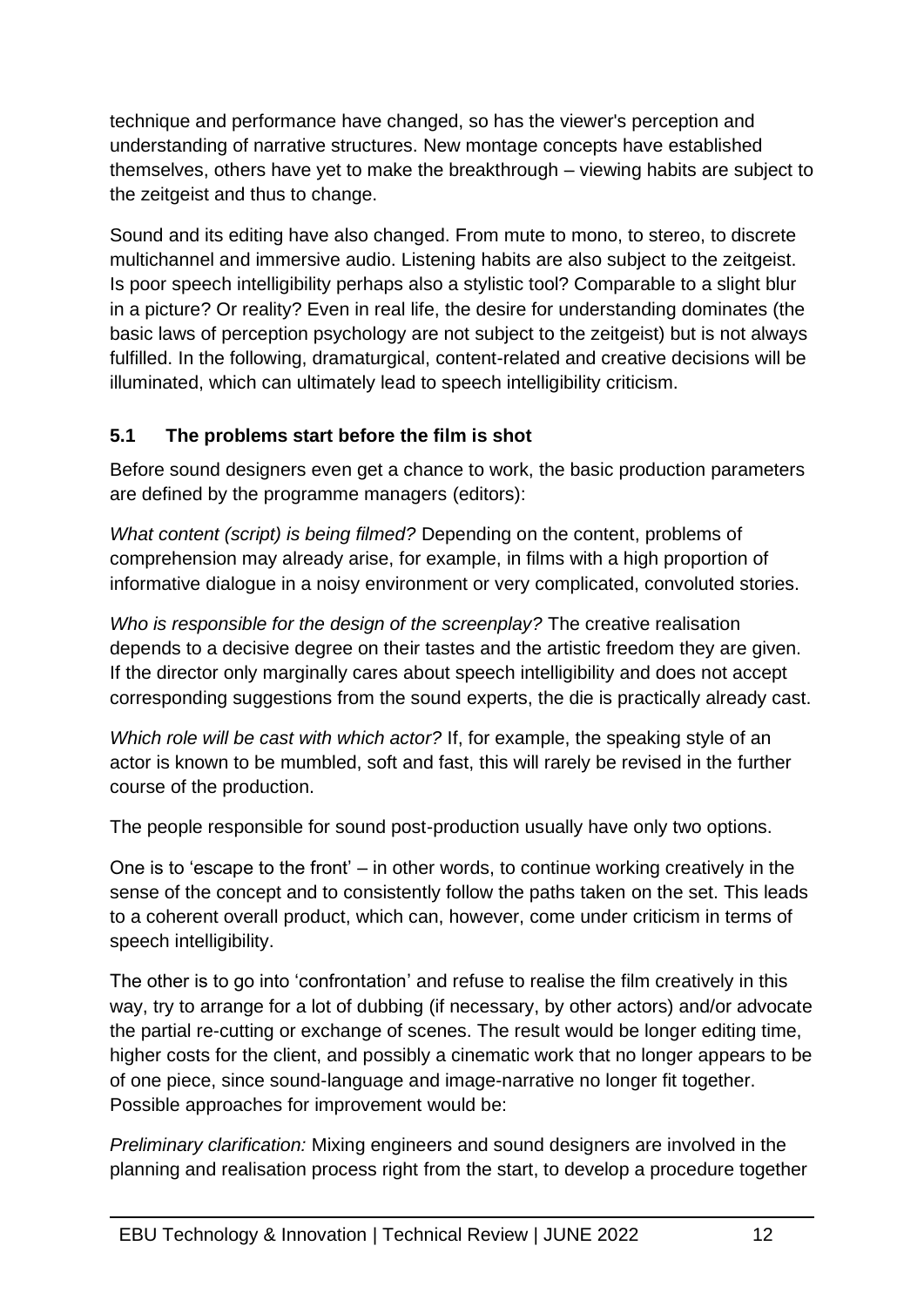with everyone that leads to good speech intelligibility (cf. § 2.1 Pre-audibilisation). This procedure is conceivable in the television production process but is unlikely.

*Compulsion:* A legally binding obligation to produce fundamentally accessible feature films or at least to produce a second completely accessible version, could be enacted. This is also possible in principle but would likely result in enormous costs for the client, since this would not be feasible through mere level changes, and it would require extensive re-editing. The work would largely have to be changed.

# **5.2 Speech intelligibility is not the same as film intelligibility**

In the past, television feature films were usually clearly directed, acted, shot, edited and, of course, spoken. Poor speech intelligibility was rarely an issue. Many of today's productions have elements borrowed from cinema, such as high dynamics in image and sound, fast cuts, off-screen action, 'authenticity' and complicated, thematically difficult stories that can cause problems in intelligibility even for viewers who are not hard of hearing.

Programme makers are caught on the horns of the dilemma of including as many viewers as possible, and of providing artistic and cultural stimuli. Feature films should stand out from the mass of productions and should attract attention and generate social relevance. It is inevitable that in certain cases this may result in poor speech intelligibility because new creative paths are being taken. Whether or not such 'difficult-to-understand' productions should be shown on television is clearly in the hands of those responsible for programming – not those responsible for sound.

On the other hand, the task of sound supervisors to produce a sound that matches the picture has hardly changed over the years: It is not a matter of creating a sonically neutral image of the situation on set, but rather a creative-artistic process in which speech is only one design element among many. Human communication takes place not only in words, but also on other levels:

- Verbal level: The content of the spoken word.
- Paraverbal level: The manner of speaking, such as shouting, whispering, crying, etc.
- Nonverbal level: Body language, such as gestures, facial expressions, posture, gait, head movement, etc.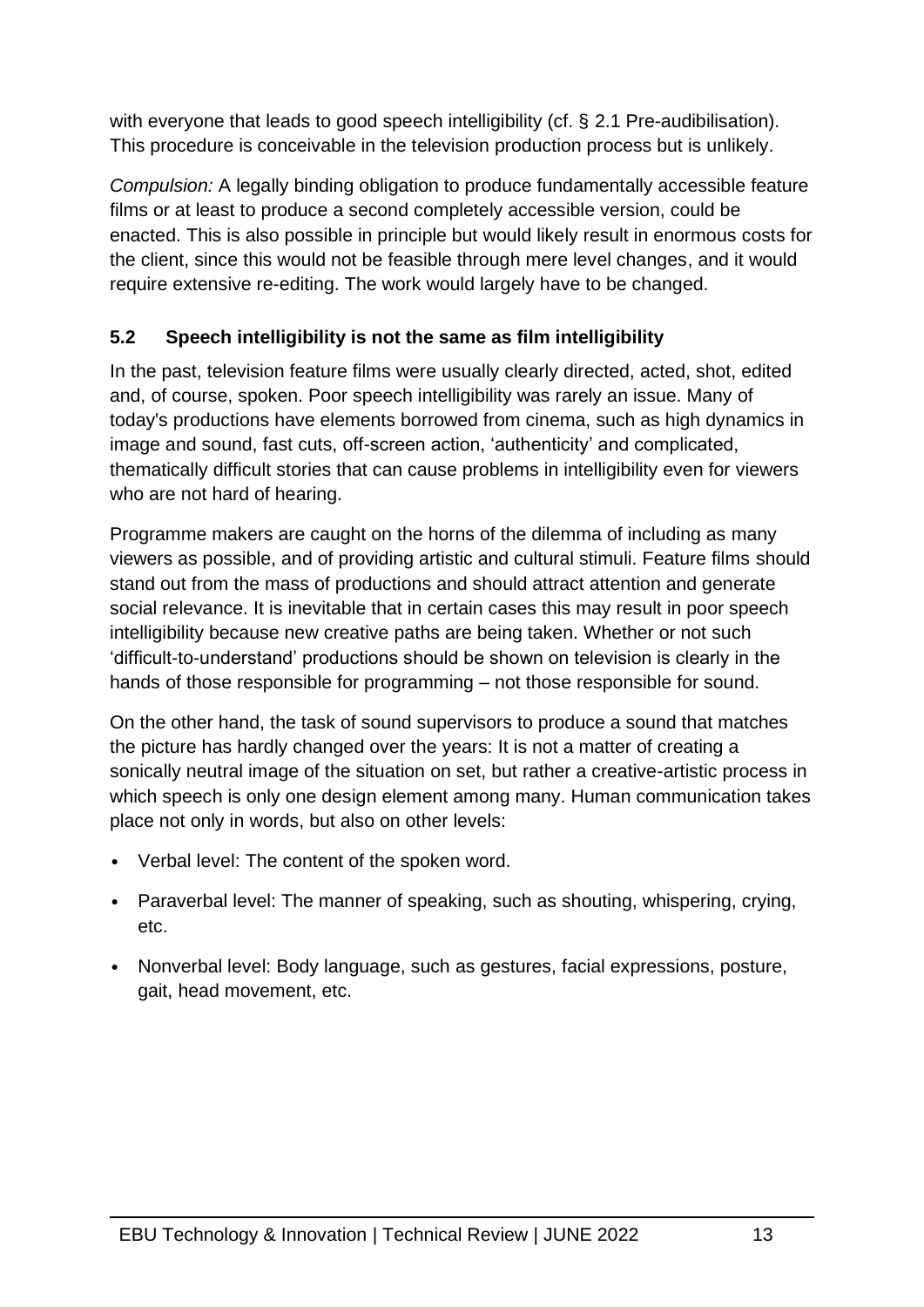

**Figure 3:** German crime scene: Tatort, 'Der irre Iwan (The lunatic Ivan)' [\[14\]](#page-18-6) – In the background, a fair, one character in a rabbit costume, an enraged (Austrian) female character. Nonverbal and para-verbal intelligibility are excellent, verbal intelligibility is unsatisfactory

Artistically rich acting takes place equally on all three levels and is reproduced both in film and television. There are perceptual-psychological findings that the nonverbal accounts for well over half of a person's total expression. This is another reason why only part of the attention is paid to verbal intelligibility in the production process. The paraverbal part is transmitted more easily in sound, as it works even at lower levels or amongst other interference. The non-verbal part is transmitted in the image.

A measuring device that only measures the purely verbal comprehensibility cannot make a statement about the comprehensibility of the complete cinematic expression, and thus does not meet higher creative demands.

#### **5.3 Not all television is the same**

The *Technical Guidelines for the Production of Television Productions for ARD, ZDF and ORF* of April 2015 [\[11\]](#page-18-7) state on page 29: 'The sound recordings must correspond meaningfully with the picture in terms of design. They must not contain any unintentional changes to the acoustic atmosphere and must have a balanced mix ratio throughout. For a version suitable for television, the mixing ratio must always be selected in favour of speech intelligibility.'

The fact that design standards are clearly specified in technical guidelines is evidence of the not necessarily promising attempt to establish uniformity in television design. However, the spectrum of content ranges from news, documentaries, sports, entertainment, art, music, political discussion to feature films. One distinguishing criterion here can be the degree of artistic freedom, which, for example, is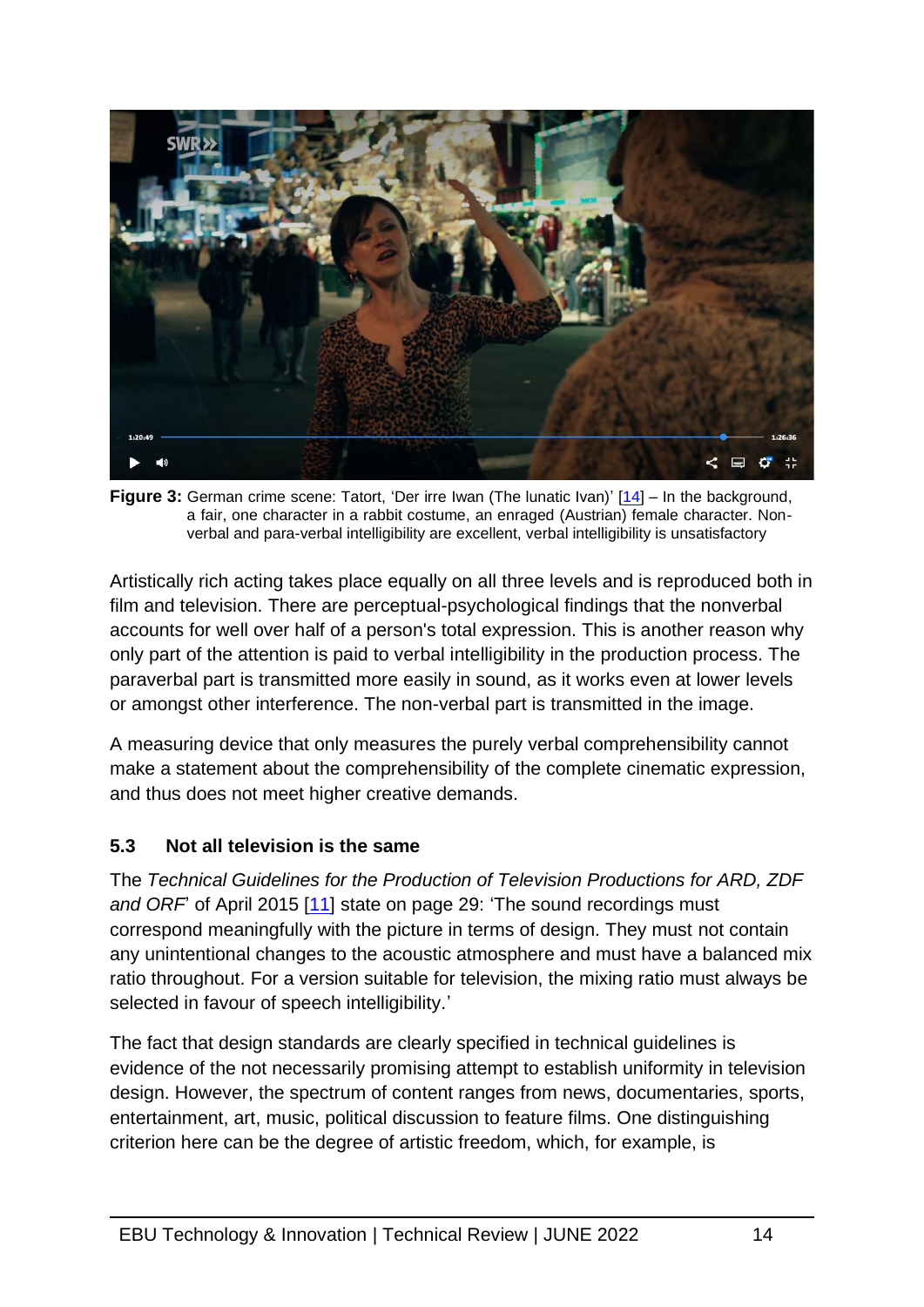considerably less in the German daily news programme 'Tagesschau' than in the 'Tatort' drama series.

The more artistic freedom there is, the less is the standardisation that is possible. That speech intelligibility should be assumed to be the ultimate goal for all productions can be considered debatable: In non-fiction programmes, standardisation could certainly make sense. However, it is the case that in strongly artistically oriented films, controversial opinions can arise among the viewers or even be provoked to initiate a discourse, and this is anchored in the nature of art.

#### **6. Measure Speech Intelligibility**

The speech intelligibility of spoken contributions is traditionally recorded *subjectively*, whether by the sound colleagues on set or in later production steps in the studio. Within a production process, recordings are usually listened to many times in an optimal listening environment – so it is easy to misjudge mix ratios and their speech intelligibility. In post-production, in addition to the viewing, editing and processing of the previously recorded material, various steps of dubbing and final mixing take place. For this final mix, several audio tracks and audio elements such as music, original sound, atmosphere, noises, voice-overs, etc. flow together, which can also lead to changes in speech intelligibility.

#### **6.1 Target group-specific measurement**

It is impossible for sound engineers, editors and broadcast managers to adequately take account of the specific requirements of different user groups (in terms of good speech intelligibility) for production and, above all, for mixing, without an appropriate tool. In view of the large number of parameters to be observed and monitored by those responsible for the sound, a display of speech intelligibility values that can be quickly recorded and clearly interpreted and possibly combined with recommendations for action, would provide relief. Especially at the workplaces of journalists, editors and cutters, where sound is not explicitly the focus of the editor, a user interface that is as simple as possible and suitable for laypersons, would be of interest.

Against this background, the **SI4B** – Speech Intelligibility for Broadcast – project came into being in 2016. The goal of the SI4B project [\[12\]](#page-18-8), which is funded by the BMBF (the Federal Ministry of Education and Research in Germany), is to develop latency-free algorithms for continuous and objective monitoring of speech intelligibility and its representation. Spectral, temporal and energetic properties of the speech and background signal are evaluated to model and display the intelligibility of speech, especially within the sound mix.

With the help of this display, speech intelligibility can be monitored. The speech intelligibility monitoring also offers the possibility to check sound mixes for target group-specific speech intelligibility or to produce mixes for special target groups.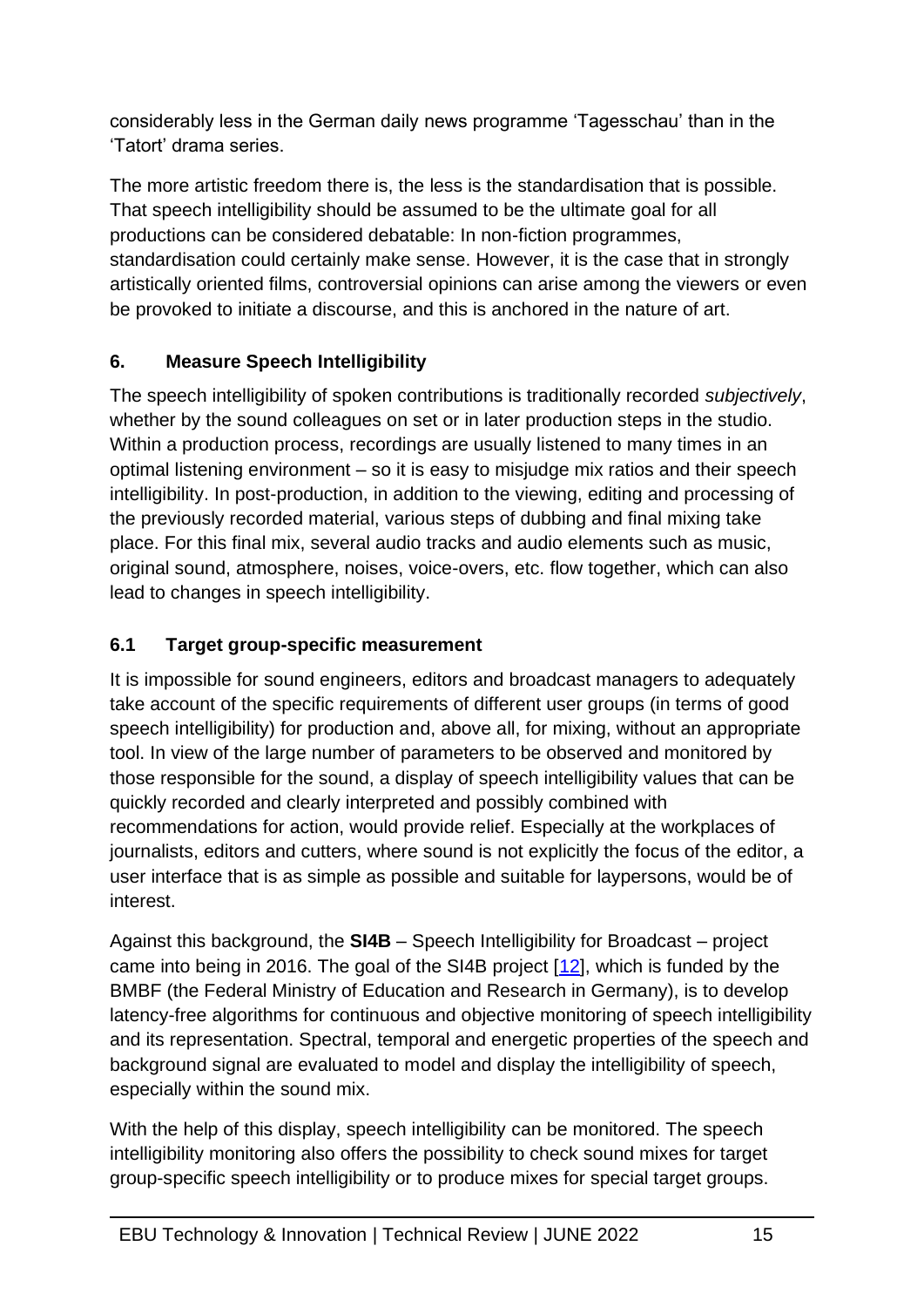Within the project, the two target groups '*normal hearing*' and '*hard of hearing*' are addressed as examples.



**Figure 4:** Schematic representation of the speech intelligibility measurement system

Figure 4 shows a schematic representation of the system. The audio tracks to be evaluated (speech, music, original sound, atmosphere, effects, etc.) are mixed by the engineer in post-production as usual and fed into the analysis module as audio signals. The analysis module evaluates the speech intelligibility of the mix and provides analysis results as transfer parameters (red arrow) for the presentation concept. If desired, the user can specify information about the target group (e.g., age, typical hearing ability, listening conditions) to perform the modelling of speech intelligibility in a target group-specific way.

# **6.2 Control and visualisation module**

The number of distribution channels to be monitored is constantly increasing. At the same time, however, there is a shift in production work towards non-technical or nontechnically trained operators, such as editors. All of them must be presented with a secure representation that is unambiguous in its interpretation, so that a product that is perfect in terms of speech intelligibility can be created or distributed. The user interface must represent the following facts in this context:

*Target group-specific speech intelligibility measure:* The displays in the user interface are switchable to the respective target group, if required. Parallel observation of target groups is also possible. An appropriate measure for the evaluation is presented in Speech Intelligibility Units (SIU). A value in the range 75-100 SIU then covers sufficient to good speech intelligibility.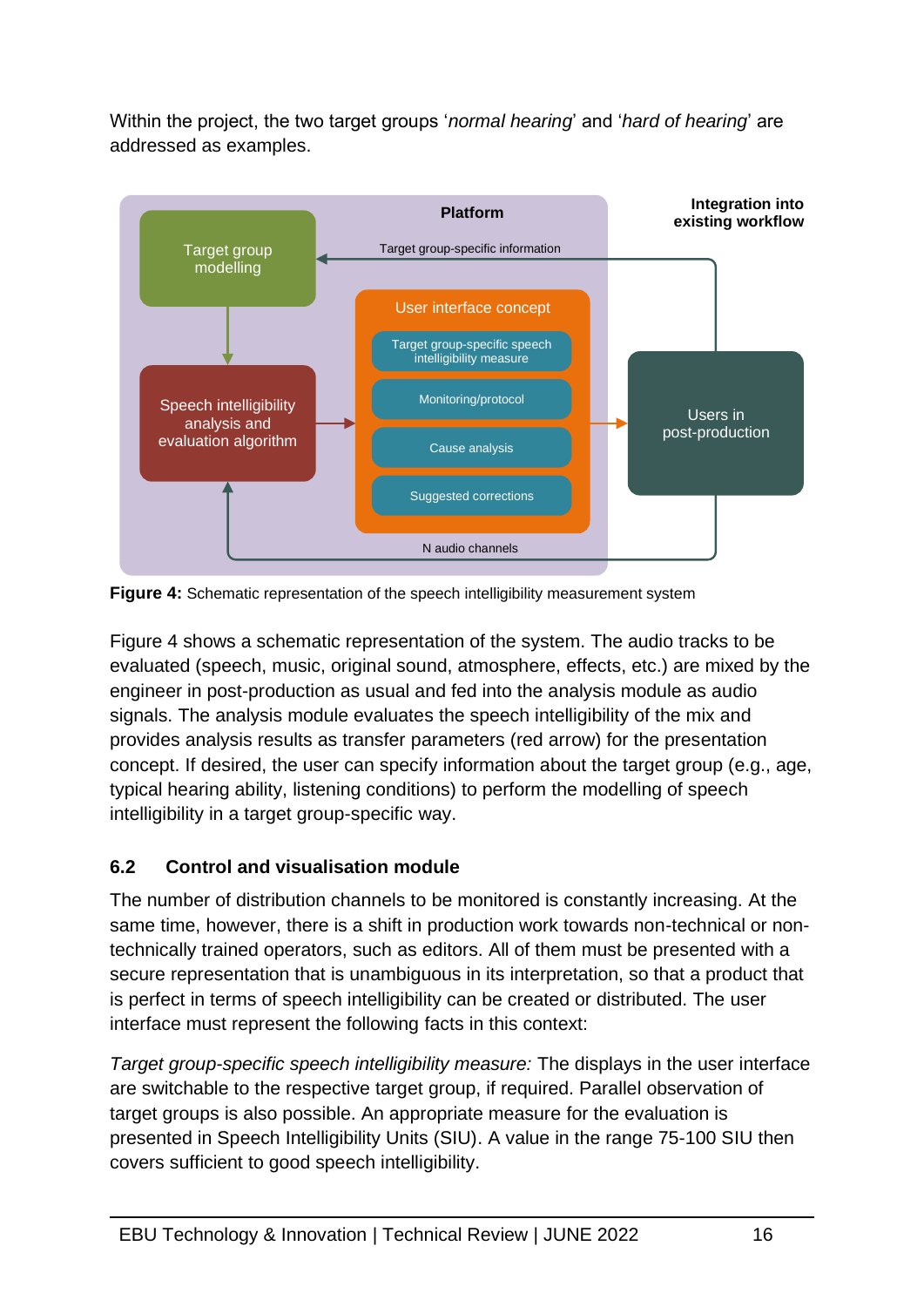*Monitoring/ Protocol:* The assessment and display for degrees of speech intelligibility is transformed into an intuitive and meaningful real-time display form and evaluated (cf. Figure 5).



**Figure 5:** Measurement along the time axis [[15](#page-18-9)]

In addition, the module allows logging of the speech intelligibility measure over entire posts. A dynamic (autozoom) highlighting of critical sections facilitates the identification of problems for the sound engineer. The weighting of the degree of interference, duration of interference, and frequency in the speech intelligibility assessment offers a representation that dynamically adapts to these characteristics.

*Root cause analysis:* The causes for the deterioration of speech intelligibility can be very complex. The objective is to show the user/sound engineer the probable causes of poor speech intelligibility. To achieve this goal, the algorithms are used to evaluate which input parameters in the respective measurement leads to poor results in the qualifier. Since the qualifier will likely operate in multiple stages, this investigation must be performed at each stage. A simulation may also be necessary to evaluate which parameters need to be suitably changed to improve the result of the qualifier.

The development of the speech intelligibility measurement tool is now advanced [\[12\]](#page-18-8) and is already being used in individual products. Also, automated processing of the mix towards an additional, more easily understandable mix is close to entering the market. More about the novelties of this development can be found in [\[13\]](#page-18-10).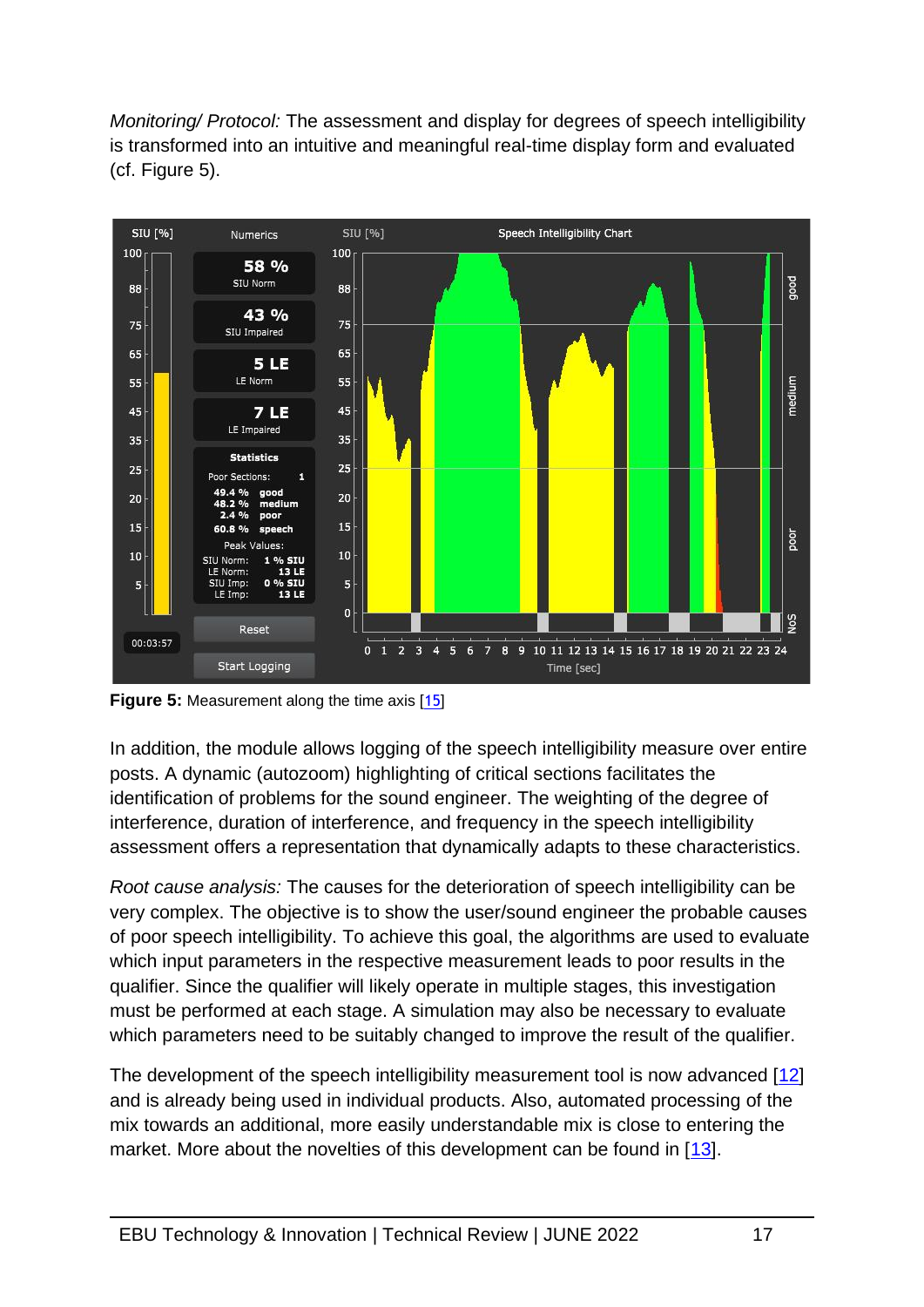#### **7. Conclusions and appeals to stakeholders**

The variety of causes for poor speech intelligibility at the receiver is complex – this article could certainly only deal with a part of the effective influences. It is already apparent that there can be no 'universal panacea'. The discussions at the VDT convention have shown interesting technical conditions and interrelationships that are difficult to grasp, even for professionals.

One appeal, for example, goes to the equipment manufacturers to ensure that the devices at the consumer end, process the downmix metadata in a consistent and meaningful way.

An appeal goes out to broadcasters and network operators to push for regular monitoring of broadcast paths and end results.

An appeal goes out to the sound and programme managers to ensure qualitative recordings and mixes and to make these possible.

A measurement procedure to objectify the traditionally subjective parameter of 'speech intelligibility' makes it easier for those responsible for sound to assess the production, especially for diverse target groups, and strengthen the dialogue with directors and editors. However, it does not seem to be sufficient to check the quality in production only, since there can still be quality losses in distribution. In this respect, an appropriate quality measurement and improvement device at the recipient's location would certainly be desirable.

Last but not least, an appeal goes out to all viewers to ensure adequate room acoustics and sound reinforcement in their living rooms. If each party does what it can, modern mixes or even 'art at the crime scene' should continue to be allowed. More so if future technical means could allow the production and dispatch of target group-specific or even individualisable mixes.

#### **References**

- <span id="page-17-1"></span>[1] 'Speech Intelligibility in Television - Recommendations for Programmes and Technology*' ('Sprachverständlichkeit im Fernsehen – Empfehlungen für Programm und Technik '),*  ARD/ZDF, Auftraggeber FSBL-K, 2014.
- <span id="page-17-0"></span>[2] Castendyk, O., Goldhammer, K.; 'Producer Study 2012. Data on the Film and Television Industry in Germany 2011/2012.' ('*Produzentenstudie 2012. Daten zur Film- und Fernsehwirtschaft in Deutschland 2011/2012'),* Forschungs- und Kompetenzzentrum Audiovisuelle Produktion an der Hamburg Media School, Hamburg (Hrsg.) Berlin 2012*.*
- <span id="page-17-2"></span>[3] Pauli, J. (2011), 'Sound Design in Pre-production' ('*Sound-Design in der Vorproduktion'),* Hochschule der Medien Stuttgart, Masterarbeit im Studiengang Elektronische Medien.
- <span id="page-17-3"></span>[4] Sohn, W. (2001), 'Hearing loss in Germany, representative hearing screening survey of 2000 subjects in 11 general practices' *('Schwerhörigkeit in Deutschland, Repräsentative*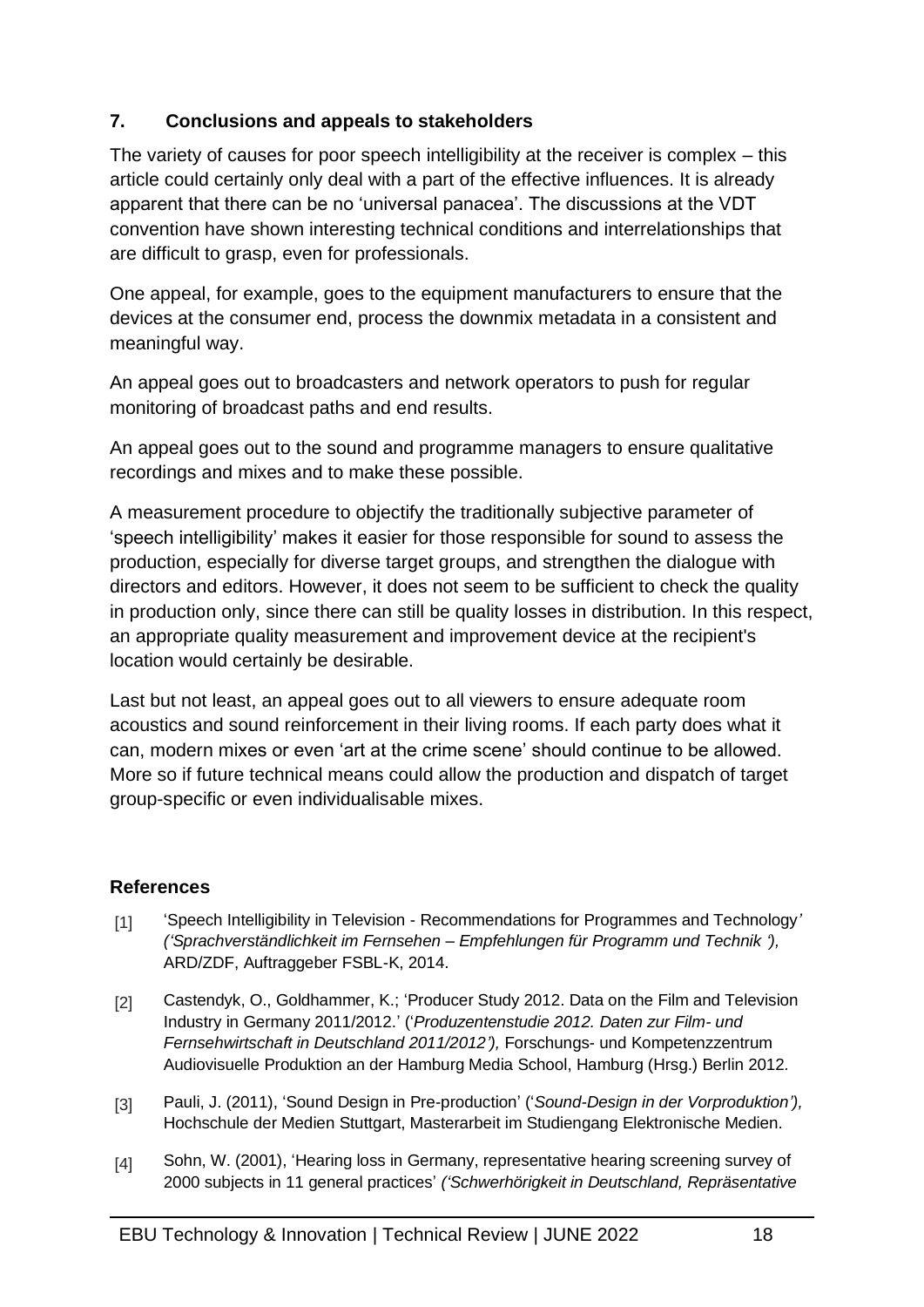*Hörscreening-Untersuchung bei 2000 Probanden in 11 Allgemeinpraxen*') in: Z. Allg. Med. 2001; 77; 143-147, Hippokrates-Verlag, Stuttgart.

- <span id="page-18-0"></span>[5] Rennies, J., Oetting, D., Baumgartner, H., Appell, J. (2016). 'User-interface concepts for sound personalisation in Headphones', 2016 AES International Conference on Headphones.
- <span id="page-18-1"></span>[6] EBU Tech 3344, 'Guidelines for distribution and reproduction in accordance with EBU R 128', Geneva, 2016.
- <span id="page-18-2"></span>[7] Research in the Netherlands performed by Richard van Everdingen at SBS Broadcasting, RTL Netherlands and NPO (Nederlandse Publieke Omroep).
- <span id="page-18-3"></span>[8] EBU Tech 3343, 'Guidelines for production of programmes in accordance with EBU R 128', Geneva, 2016.
- <span id="page-18-4"></span>[9] Research in the Netherlands performed by Richard van Everdingen at SBS Broadcasting / Talpa Network.
- <span id="page-18-5"></span>[10] IBC Innovation Award 2015 finalist for Content Management, [https://www.tvbeurope.com/ibc/broadest-range-yet-ibc-innovation-awards.](https://www.tvbeurope.com/ibc/broadest-range-yet-ibc-innovation-awards)
- <span id="page-18-7"></span>[11] TPRFHDTV 2014, 'Technical guidelines - for the production of HDTV television productions for ARD, ZDF and ORF' ('*Technische Richtlinien – HDTV zur Herstellung von Fernsehproduktionen für ARD, ZDF und ORF*'), publisher: Institut für Rundfunktechnik, as of April 2015.
- <span id="page-18-8"></span>[12] Cooperation project 'Objective analysis, visualisation and correction of speech intelligibility in broadcast applications for normal and hard of hearing people' ('*Objektive Analyse, Visualisierung und Korrektur von Sprachverständ-lichkeit in Broadcastanwendungen für Normal- und Schwerhörende*'), funded by: Federal Ministry for Economic Affairs and Energy based on a resolution of the German Bundestag.
- <span id="page-18-10"></span>[13] Hannah Baumgartner; 'Crime scene speech intelligibility: neural networks in audio processing and evaluation' ('*Tatort Sprachverständlichkeit: Neuronale Netze in der Audioverarbeitung und Bewertung*'), publication date Oct 7, 2020 publication description Verband Deutscher Tonmeister - VDT live, [https://tonmeister.org/de/termine/vdt](https://tonmeister.org/de/termine/vdt-live/beitraege/)[live/beitraege/.](https://tonmeister.org/de/termine/vdt-live/beitraege/)
- <span id="page-18-6"></span>[14] Huber, Richard (2014), 'Tatort', episode 929, 'Der irre Iwan', Weimar Filmproduktion/Wiedemann & Berg Television, screen capture taken from ARD Mediathek [TC 1:20:49], originally transmitted by Mitteldeutsche Rundfunk (MDR) on January 1<sup>st</sup>, 2015. © W&B Television GmbH Germany.
- <span id="page-18-9"></span>[15] Speech intelligibility meter, prototype implemented by RTW. © RTW GmbH & Co KG Germany.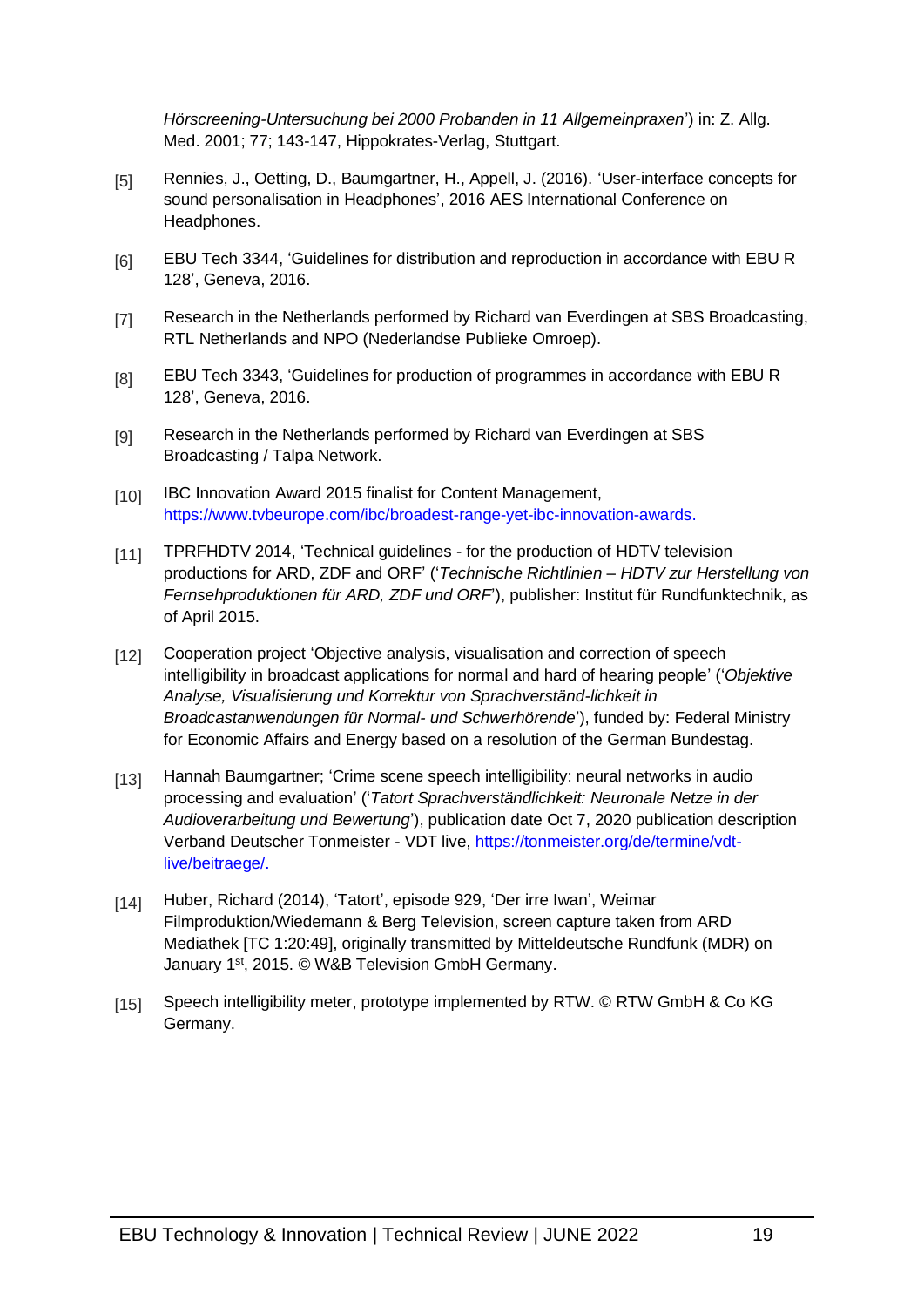# **Author(s) biographies**

|  | Hannah Baumgartner has a master's degree in Hearing Technology and Audiology<br>from the Carl-von-Ossietzky University in Oldenburg. She is trained as a Media<br>Designer for Image and Sound (Mediengestalterin Bild und Ton). Since 2013 she<br>has worked as a research assistant at the Oldenburg institute branch HSA<br>(Hearing, Speech and Audio technology) of the Fraunhofer Institute for Digital<br>Media Technology. There she dealt with the possibility of objectively measuring and<br>displaying the speech intelligibility of audio mixes. She has worked as a sound<br>engineer and camera assistant for over 10 years and wrote as a freelance journalist<br>for the German magazine 'Film and TV Camera' (Film und TV Kamera). Since<br>2017, she has also been an active member of the board of the Association of<br>German Sound Engineers VDT (Verband Deutscher Tonmeister). |
|--|---------------------------------------------------------------------------------------------------------------------------------------------------------------------------------------------------------------------------------------------------------------------------------------------------------------------------------------------------------------------------------------------------------------------------------------------------------------------------------------------------------------------------------------------------------------------------------------------------------------------------------------------------------------------------------------------------------------------------------------------------------------------------------------------------------------------------------------------------------------------------------------------------------|
|  | Richard van Everdingen has worked as an Information and Communications<br>Technologies computer engineer and as a head-end systems specialist for Dutch<br>cable operator Casema. He has patented a measurement system for FM modulated<br>broadcasting, developed a loudness-based levelling system for rebroadcast use<br>and introduced the concept of a levelling system for DVB distribution operating in<br>the MPEG domain.                                                                                                                                                                                                                                                                                                                                                                                                                                                                      |
|  | After founding his own company, Delta Sigma Consultancy, he researched for<br>major Dutch broadcasters SBS Broadcasting/Talpa Network, RTL and NPO. For<br>SBS he successfully developed improved loudness normalisation based on a<br>controlled combination of two measurements: full-mix integrated and speech<br>loudness, described in § 4.5 of this article. This breakthrough was nominated for the<br>2015 IBC Innovation Award.                                                                                                                                                                                                                                                                                                                                                                                                                                                                |
|  | For the Dutch TV market, he led a project group for the application of Event<br>Triggering in TV broadcasting, creating comprehensive specifications for that<br>purpose. Working for the Society of Cable Telecommunication Engineers, he co-<br>authored SCTE-35 and SCTE-104, the worldwide standards for DTV Programme<br>Insertion of Cueing Messages.                                                                                                                                                                                                                                                                                                                                                                                                                                                                                                                                             |
|  | Richard has been an active member of the EBU PLOUD group since its launch in<br>2008, where he also led the distribution subgroup. He has given presentations for<br>conventions, societies and companies at various places in Europe, is co-author of<br>the IBC paper 'Toward a recommendation for a European standard for peak and<br>LKFS loudness levels', is the author of the EBU Technical Review article 'Loudness;<br>don't forget the distribution chain' and of EBU Tech 3344, the EBU R128-related<br>'Practical Guidelines for Loudness in Distribution and Reproduction'.                                                                                                                                                                                                                                                                                                                |
|  | Dipl-Ing. (FH) Bernd Schreiner was born in 1975 in Germany. He graduated in<br>audiovisual engineering in Düsseldorf and started working as a freelance re-<br>recording mixer and sound designer in the year 2000, working mainly for ARRI Film<br>& TV Production Services and Bavarian Television (BR) in Munich.                                                                                                                                                                                                                                                                                                                                                                                                                                                                                                                                                                                    |
|  | His credits include cinematic films, advertising and ADR (Automated Dialogue<br>Replacement) productions, but he specialised in mixing features and documentary<br>films for television. In 2021 he also acquired a B.Sc. in Psychology, digging deeper<br>into an understanding of audiovisual perception and the challenges of creative<br>collaboration. Bernd is a member of the Association of German Sound Engineers<br>VDT (Verband Deutscher Tonmeister) and the Professional Association Film Sound<br>BVFT (Berufsvereinigung Filmton).                                                                                                                                                                                                                                                                                                                                                       |